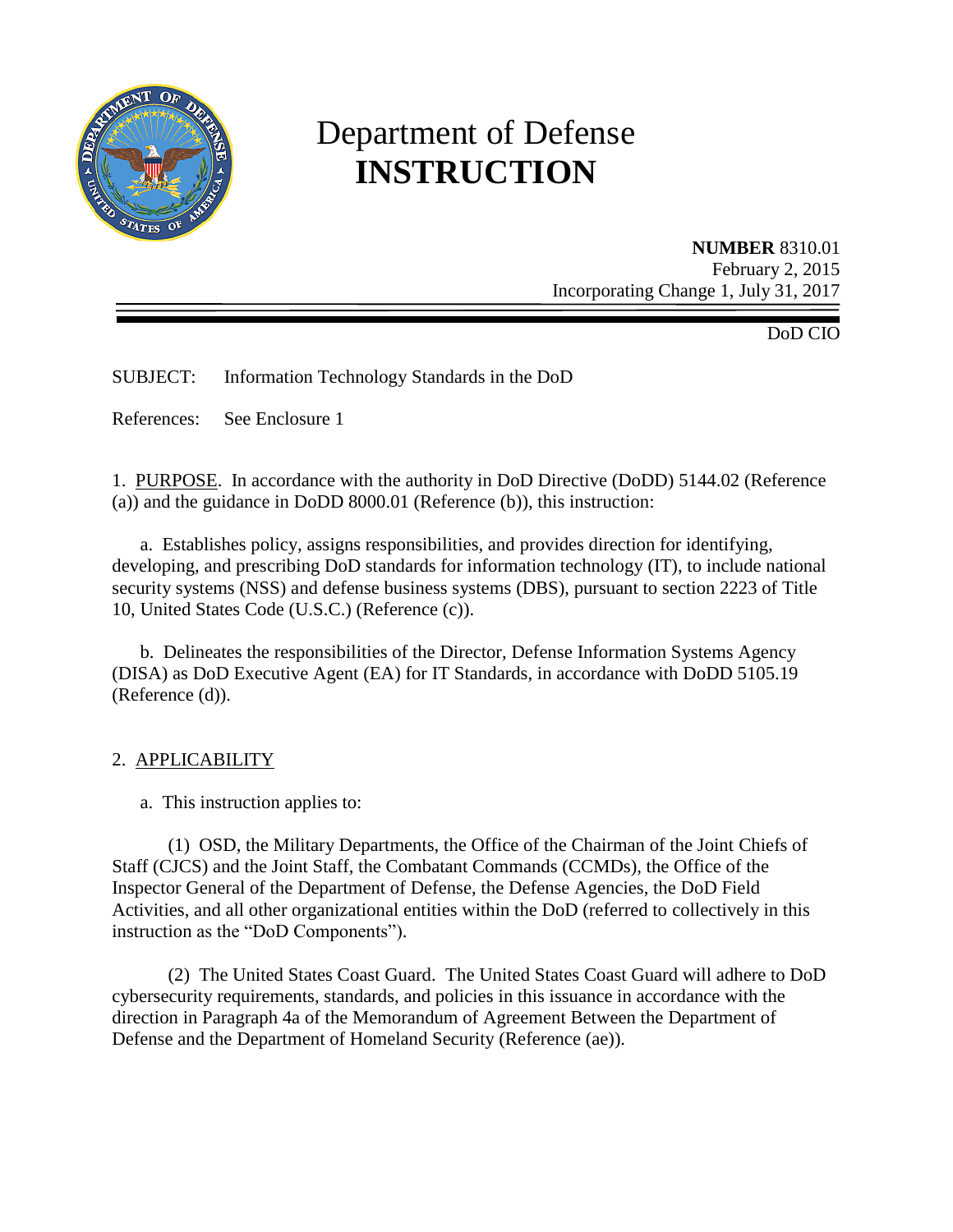(3) All IT, to include NSS and DBS (referred to in this instruction as "IT") systems or services, as defined in DoD Instruction (DoDI) 8320.02 (Reference (e)), that any DoD Component plans, designs, develops, acquires, sponsors, or uses, including:

(a) IT that shares, exchanges, and uses information to enable units or forces to operate in joint, multinational, or interagency operations.

(b) IT supporting business activities, including DBS within the DoD.

(c) IT that supports DoD mobility initiatives to include infrastructure, applications, services, and management.

(3) External organizational entities, by mutual agreements, conducting activities with the DoD, including:

(a) Non-government organizations, both commercial and nonprofit.

(b) Federal agencies of the U.S. government and State, local, and tribal government entities other than the DoD.

(c) Foreign national governments.

(d) International government organizations.

b. Nothing contained in this instruction is construed to limit the authority of a Milestone Decision Authority (MDA) to issue an Acquisition Decision Memorandum that may, where authorized and appropriate, include waivers of requirements, standards, or policy, as deemed appropriate by the MDA. The MDA provides for the acquisition of joint urgent operational needs and other urgent operational needs, and for exploratory development activities not withstanding other provisions of this policy.

c. This instruction does not alter or supersede existing authorities and policies of the Director of National Intelligence regarding the protection of Sensitive Compartmented Information and Special Access Programs for intelligence pursuant to Executive Order 12333 (Reference (f)), national security information systems pursuant to Executive Order 13231 (Reference (g)), and other laws and regulations.

d. This instruction does not apply to cleared contractors' information systems processing classified information under the National Industrial Security Program, which are subject to certification and accreditation by the Defense Security Service in its role as the Designated Approving Authority in accordance with DoDI 5220.22 (Reference (h)).

3. POLICY. It is DoD policy that: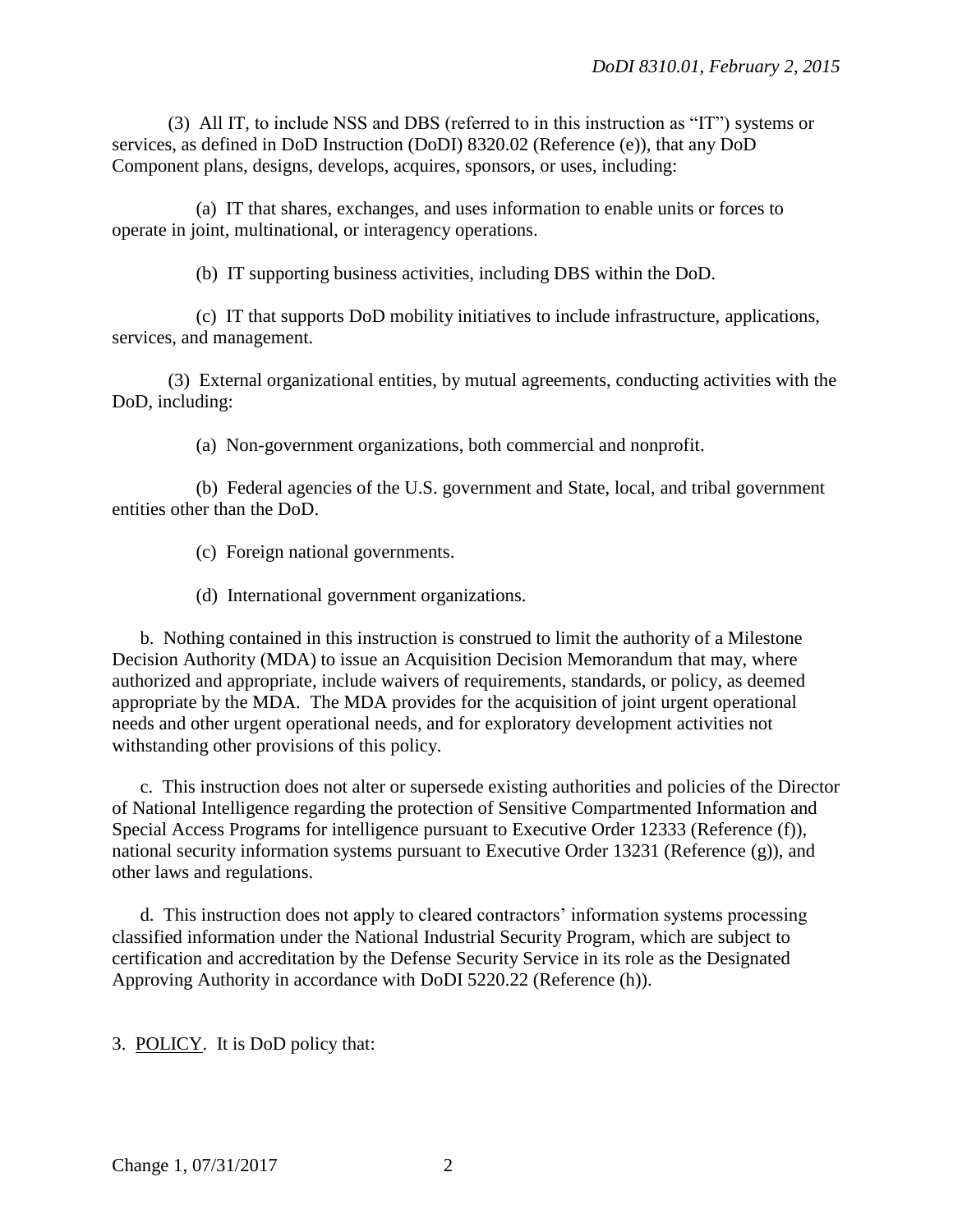a. IT standards and standards profiles will be identified, developed, and prescribed for use throughout the DoD to promote interoperability, information sharing, reuse, portability, and cybersecurity within the DoD, as well as with federal agencies and multinational partners.

b. DoD-approved and adopted standards will be listed in the DoD IT Standards Registry (DISR) to be selected by programs as part of their acquisition milestone preparation process or when upgrading fielded systems. Those programs with approved standards baselines will be encouraged, but are not required, to use the latest approved version of an IT standard.

c. IT standards will be governed in accordance with section 3 of Enclosure 3 of this instruction to identify, develop, and prescribe IT standards to promote interoperability, information sharing, reuse, portability, and cybersecurity across the DoD in accordance with the Joint Enterprise Standards Committee (JESC) Charter (Reference (i)).

d. IT standards not mandated in law or federal regulation will be considered from development sources in the Table in Enclosure 3 of this instruction.

e. Intra-agency and interagency support agreements in accordance with DoDI 4000.19 (Reference (j)) and other necessary arrangements, as required, may be used to fulfill assigned responsibilities, roles, and authorities delineated in this instruction.

f. IT standards support the development and operation of the Joint Information Environment  $(JIE)$ .

g. IT standards will support and follow information and physical security policy guidance.

h. IT standards will support federal interoperability for physical access control in accordance with Office of Management and Budget (OMB) Memorandum M-11-11 (Reference (k)).

4. RESPONSIBILITIES. See Enclosure 2.

5. PROCEDURES. See Enclosure 3.

6. RELEASABILITY. **Cleared for public release**. This instruction is available on the Directives Division Website at http://www.esd.whs.mil/DD/.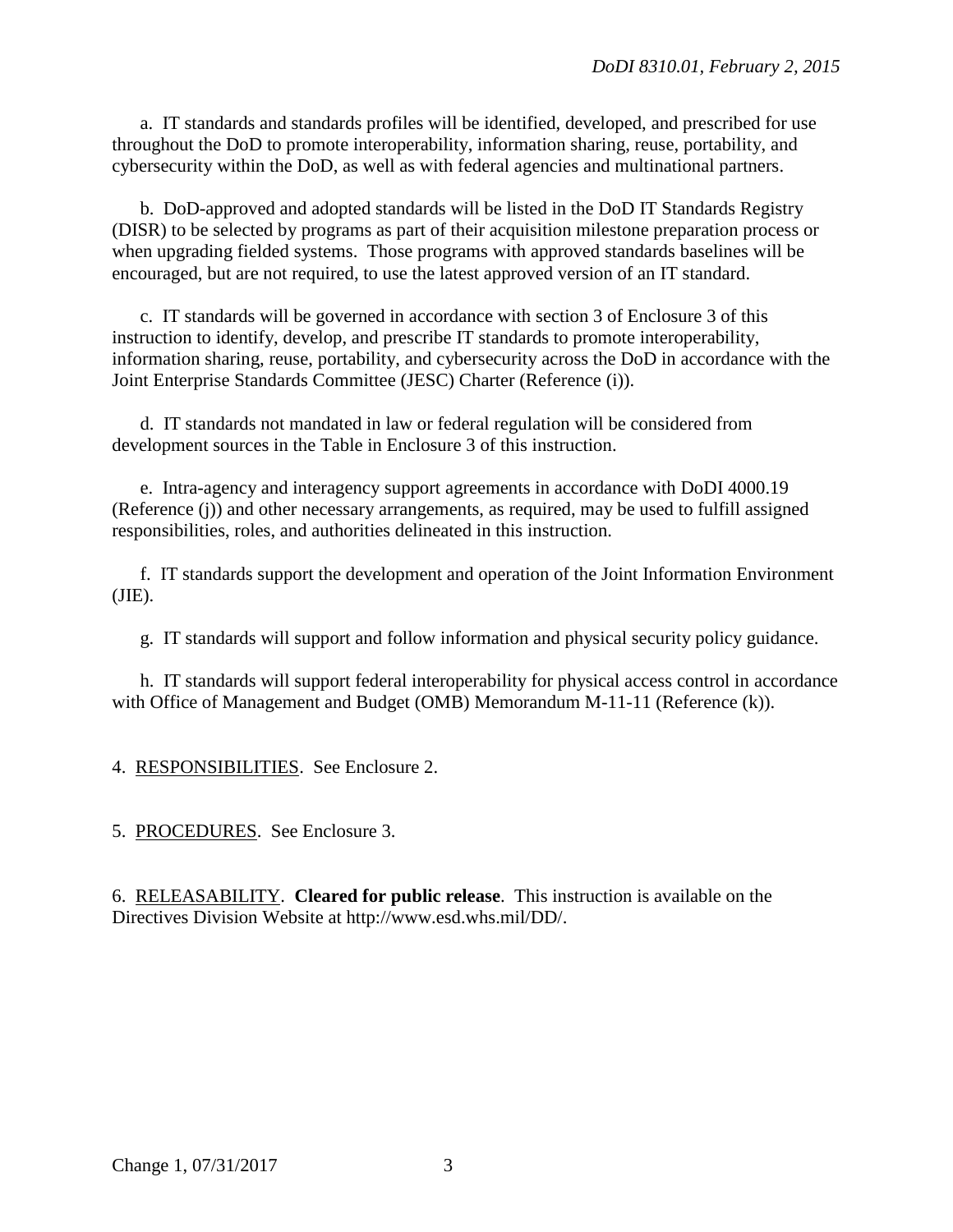7. SUMMARY OF CHANGE 1. The changes to this issuance are administrative and update organizational titles and references for accuracy.

8. EFFECTIVE DATE. This instruction is effective February 2, 2015.

Terry *R.* Halvorsen Acting Department of Defense Chief Information Officer

Enclosures

- 1. References
- 2. Responsibilities
- 3. Procedures

Glossary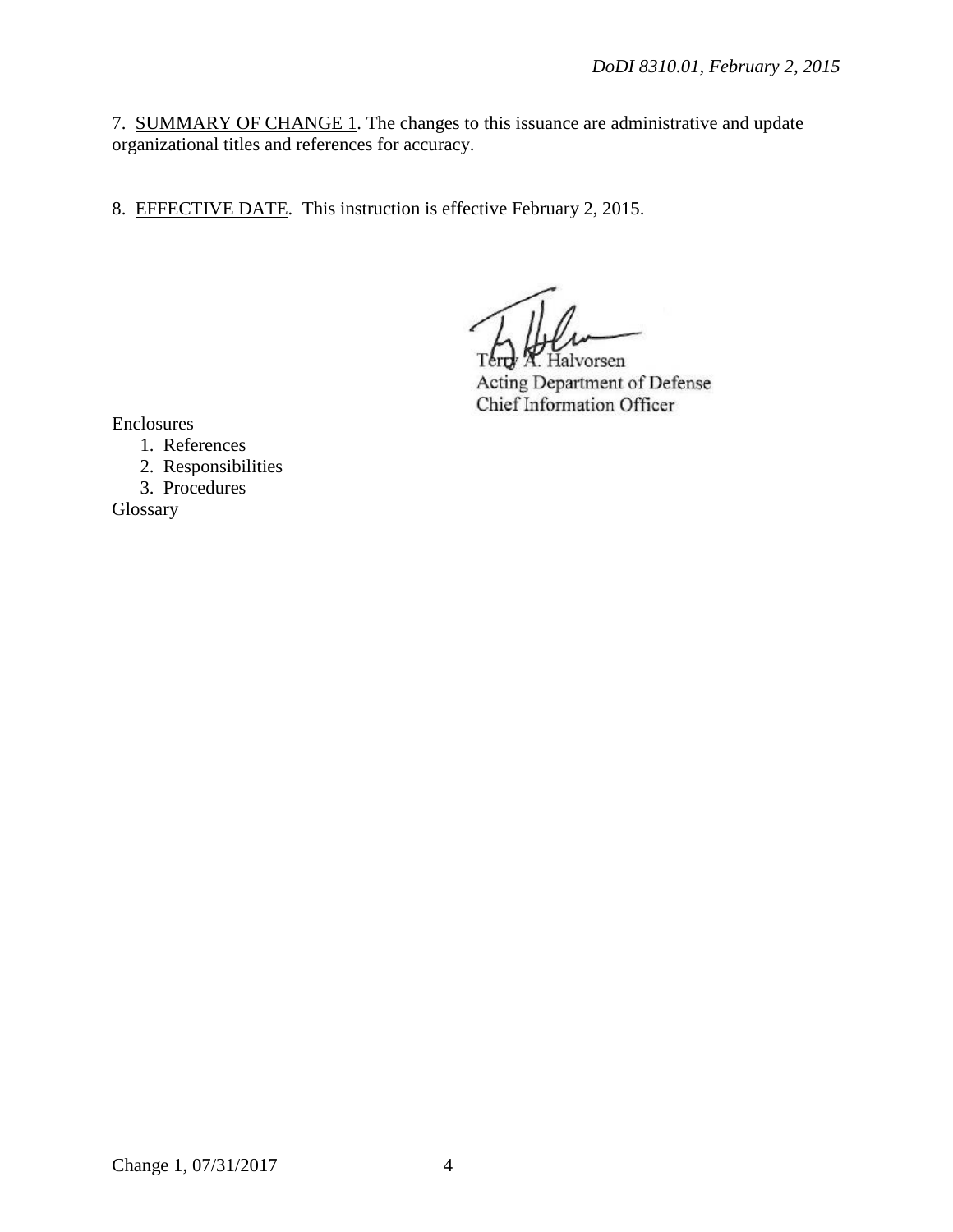# **TABLE OF CONTENTS**

| UNDER SECRETARY OF DEFENSE (COMPTROLLER)/CHIEF FINANCIAL   |  |
|------------------------------------------------------------|--|
|                                                            |  |
|                                                            |  |
|                                                            |  |
|                                                            |  |
| DIRECTOR, NATIONAL GEOSPATIAL-INTELLIGENCE AGENCY (NGA) 14 |  |
|                                                            |  |
|                                                            |  |
|                                                            |  |
|                                                            |  |
|                                                            |  |
|                                                            |  |
|                                                            |  |
|                                                            |  |
|                                                            |  |
|                                                            |  |
|                                                            |  |
|                                                            |  |
|                                                            |  |
|                                                            |  |
|                                                            |  |
|                                                            |  |
|                                                            |  |
|                                                            |  |
|                                                            |  |
|                                                            |  |
| <b>TABLE</b>                                               |  |
|                                                            |  |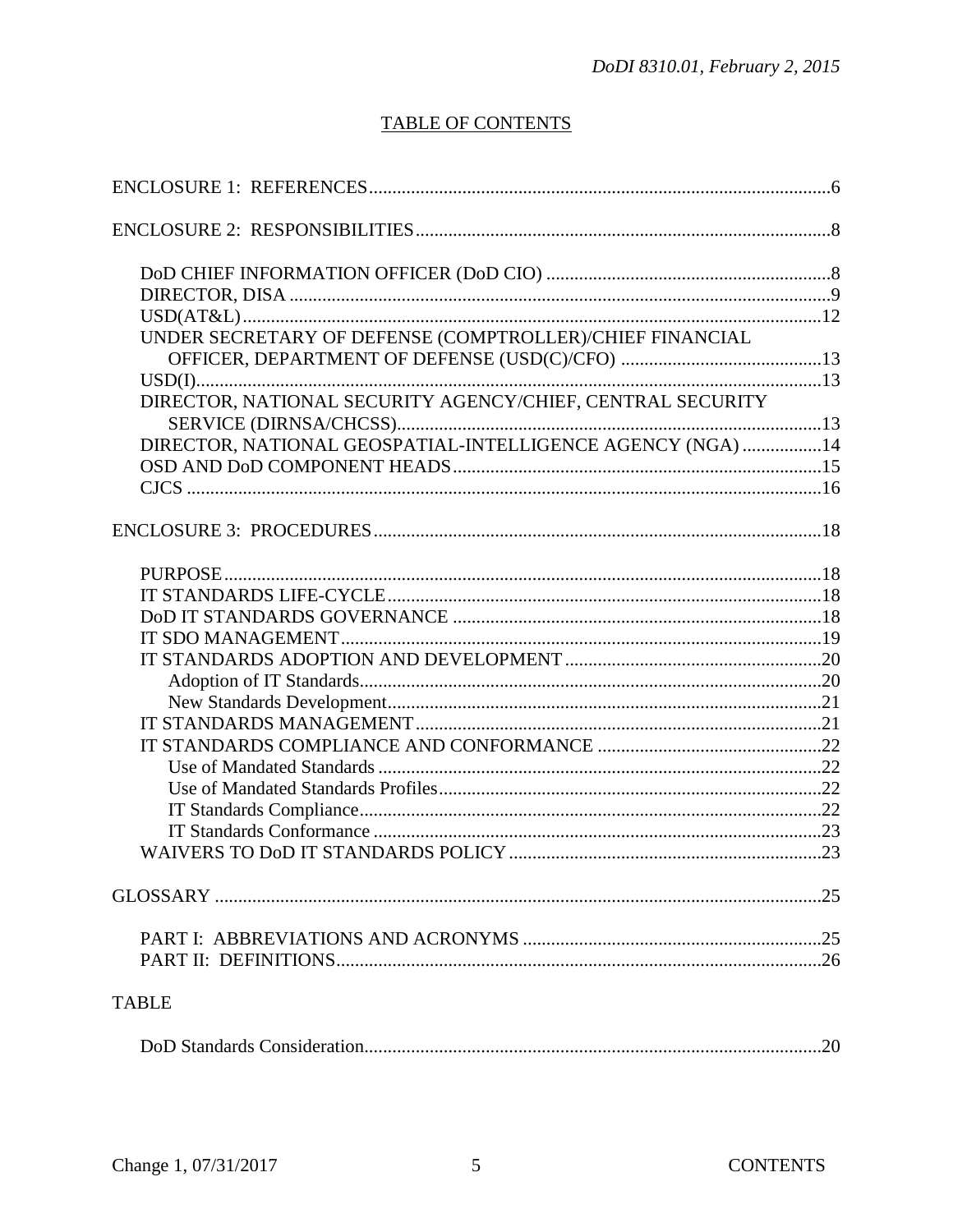# ENCLOSURE 1

# REFERENCES

- (a) DoD Directive 5144.02, "DoD Chief Information Officer (DoD CIO)," November 21, 2014
- (b) DoD Directive 8000.01, "Management of the Department of Defense Information Enterprise (DoD IE)," March 17, 2016
- (c) Title 10, United States Code
- (d) DoD Directive 5105.19, "Defense Information Systems Agency (DISA)," July 25, 2006
- (e) DoD Instruction 8320.02, "Sharing Data, Information, and Information Technology (IT) Services in the Department of Defense," August 5, 2013
- (f) Executive Order 12333, "United States Intelligence Activities," December 4, 1981, as amended
- (g) Executive Order 13231, "Critical Infrastructure Protection in the Information Age," October 16, 2001, as amended
- (h) DoD Instruction 5220.22, "National Industrial Security Program (NISP)," March 18, 2011
- (i) Joint Enterprise Standards Committee Charter, March 28, 2013<sup>1</sup>
- (j) DoD Instruction 4000.19, "Support Agreements," April 25, 2013
- (k) Office of Management and Budget Memorandum M-11-11, "Continued Implementation of Homeland Security Presidential Directive (HSPD) 12 - Policy for a Common Identification Standard for Federal Employees and Contractors," February 3, 2011
- (l) Public Law 108-237, "Standards Development Organization Advancement Act of 2004," June 22, 2004
- (m) Public Law 104-113, "National Technology Transfer and Advancement Act of 1995," March 7, 1996
- (n) Office of Management and Budget Circular A-119 Revised, "Federal Participation in the Development and Use of Voluntary Consensus Standards and in Conformity Assessment Activities," February 10, 1998
- (o) Office of Management and Budget, United States Trade Representative, and Office of Science and Technology Policy Joint Memorandum M-12-08, "Principles for Federal Engagement in Standards Activities to Address National Priorities," January 17, 2012
- (p) Office of Management and Budget Circular A-130, "Management of Federal Information Resources," February 8, 1996, as amended
- (q) DoD Instruction 8115.02, "Information Technology Portfolio Management Implementation," October 30, 2006
- (r) DoD Instruction 4120.24, "Defense Standardization Program (DSP)," July 13, 2011
- (s) DoD Manual 4120.24, "Defense Standardization Program (DSP) Procedures," September 24, 2014
- (t) DoD Instruction 5000.02, "Operation of the Defense Acquisition System," January 7, 2015, as amended
- (u) DoD Directive 5100.20, "National Security Agency/Central Security Service (NSA/CSS)," January 26, 2010
- (v) Title 44, United States Code

 $\overline{a}$ 

<sup>1</sup> Available at http://www.gwg.nga.mil/documents/JESC Charter Signed 2013 03 28.pdf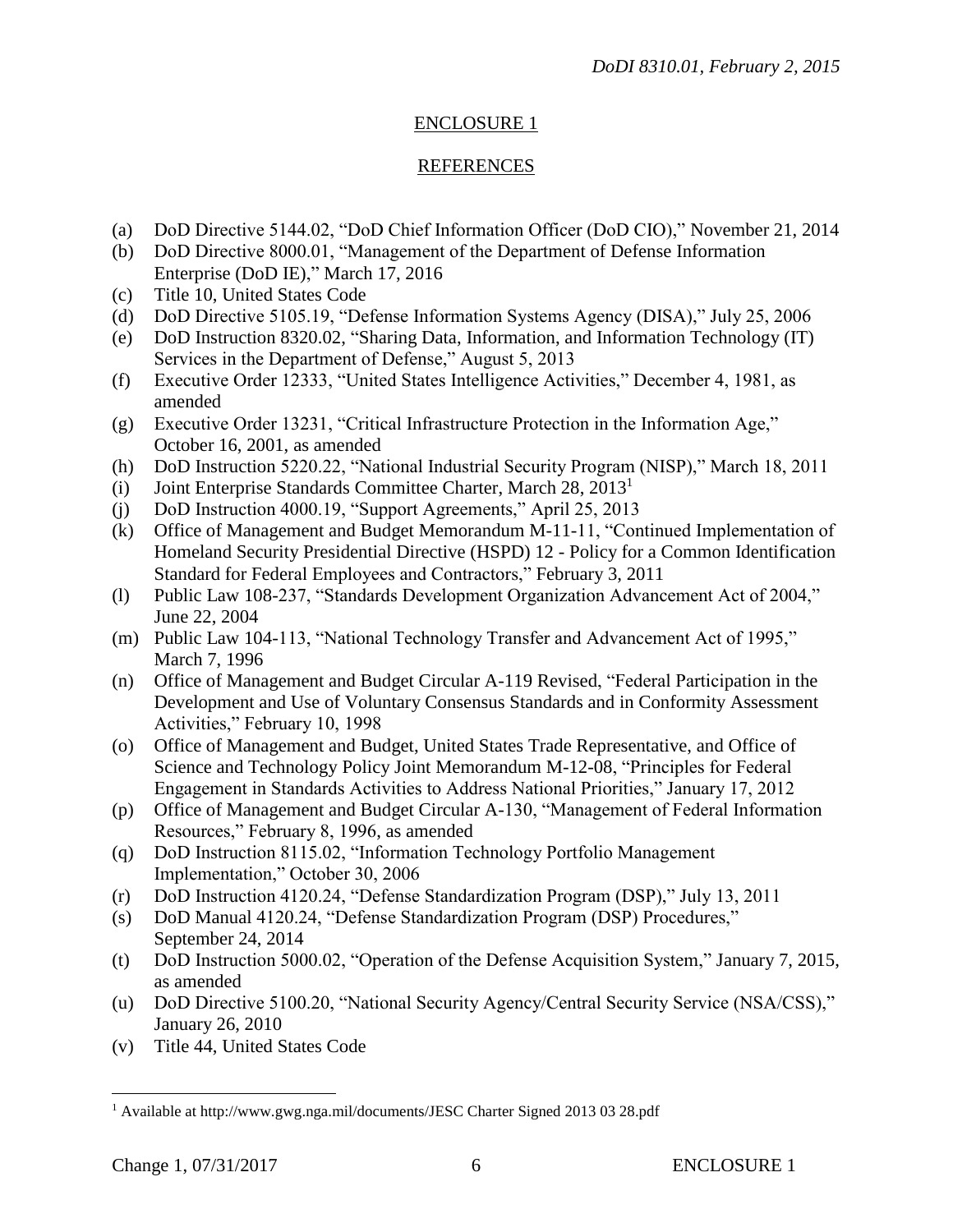- (w) Committee on National Security Systems (CNSS) Directive No. 900, "Governing and Operating Procedures," May 9, 2013<sup>2</sup>
- (x) DoD Directive 5105.60, "National Geospatial-Intelligence Agency (NGA)," July 29, 2009
- (y) DoD Architecture Framework, Version 2.02, August  $2010<sup>3</sup>$
- (z) DoD Instruction 8330.01, "Interoperability of Information Technology (IT), Including National Security Systems (NSS)," May 21, 2014
- (aa) Defense Acquisition Guidebook, current version<sup>4</sup>
- (ab) Chairman of the Joint Chiefs of Staff Instruction 3170.01H, "Joint Capabilities Integration and Development System," January 10, 2012
- (ac) DoD Directive 5000.01, "The Defense Acquisition System," May 12, 2003
- (ad) Title 40, United States Code
- (ae) Memorandum of Agreement Between the Department of Defense and the Department of Homeland Security Regarding Department of Defense and U.S. Coast Guard Cooperation on Cybersecurity and Cyberspace Operations, January 19, 2017

 $\overline{a}$ 

<sup>&</sup>lt;sup>2</sup> Available at https://www.cnss.gov/CNSS/openDoc.cfm?I7Dce7ZUWi2ZpUfc/ILdAg==

<sup>3</sup> Available at http://dodcio.defense.gov/dodaf20.aspx

<sup>4</sup> Available at https://dag.dau.mil/Pages/Default.aspx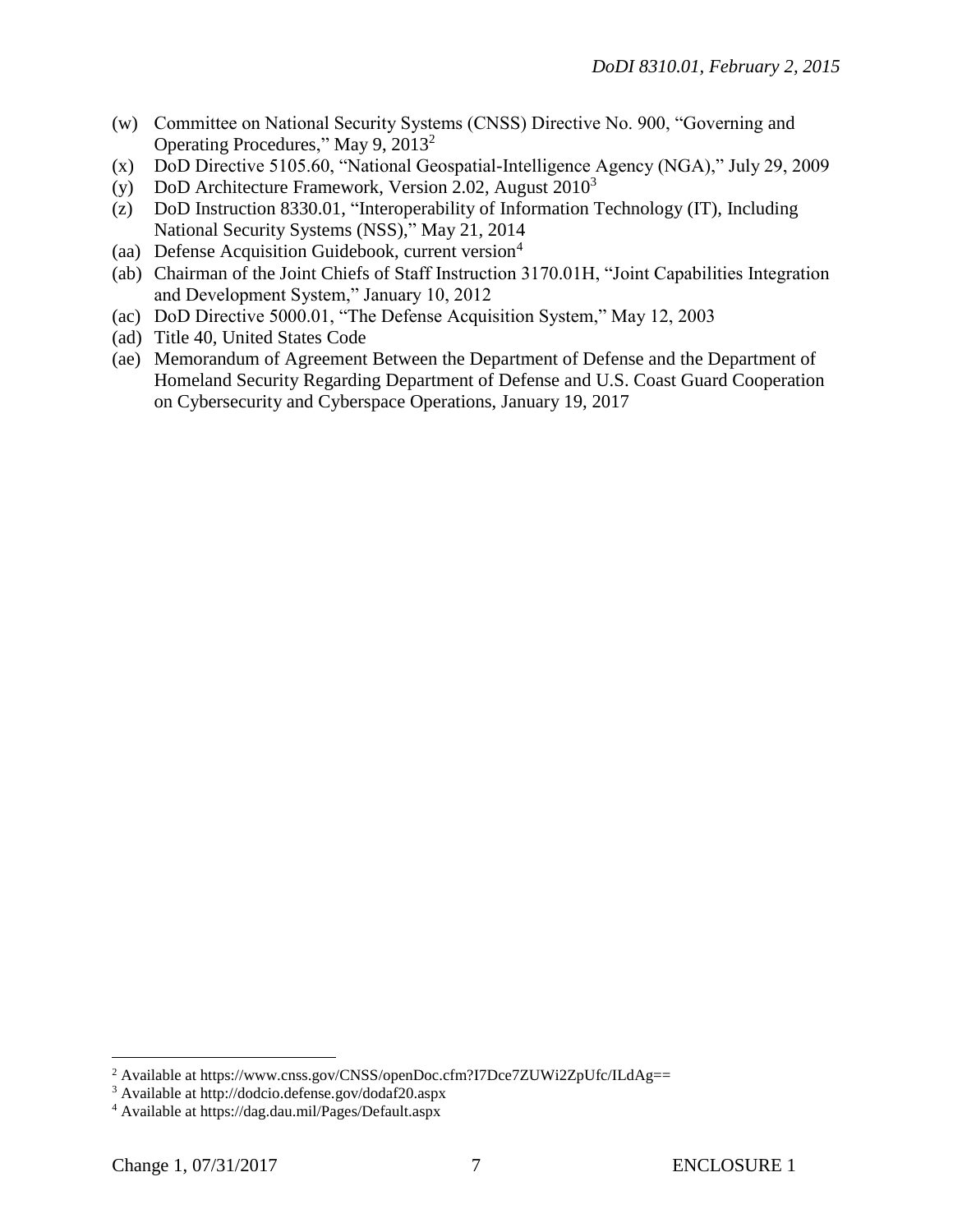# ENCLOSURE 2

# RESPONSIBILITIES

1. DoD CHIEF INFORMATION OFFICER (DoD CIO). In addition to the responsibilities in section 8 of this enclosure, the DoD CIO:

a. Serves as the OSD Principal Staff Assistant responsible for oversight and direction to prescribe IT standards that apply across the DoD.

b. Establishes and maintains, in coordination with the DoD Components, policy and processes for identifying, developing, and prescribing IT standards that apply throughout the DoD, in accordance with:

(1) Reference (j).

(2) Section 2223 of Reference (c).

(3) Public Law 108-237 (Reference (l)).

(4) Public Law 104-113 (Reference (m)).

(5) OMB Circular A-119 (Reference (n)).

(6) OMB, United States Trade Representative, and Office of Science and Technology Policy Joint Memorandum M-12-08 (Reference (o)).

(7) OMB Circular A-130 (Reference (p)).

c. Uses the DoD CIO Executive Board (EB) governance structure to provide direction, oversight, and priorities for prescribing IT standards across the DoD.

d. Coordinates with the Intelligence Community (IC) CIO and the Under Secretary of Defense for Intelligence (USD(I)) to develop policy and procedures that apply to the prescription of IT standards for DoD and the IC.

e. Provides oversight, with the DoD Components and the IC, for the development and maintenance of the DISR.

f. Approves waivers to use other than mandated or emerging standards in accordance with section 8 of Enclosure 3.

g. Oversees, through the JESC, use of IT standards in DoD that are not developed or adopted by a voluntary consensus standards body.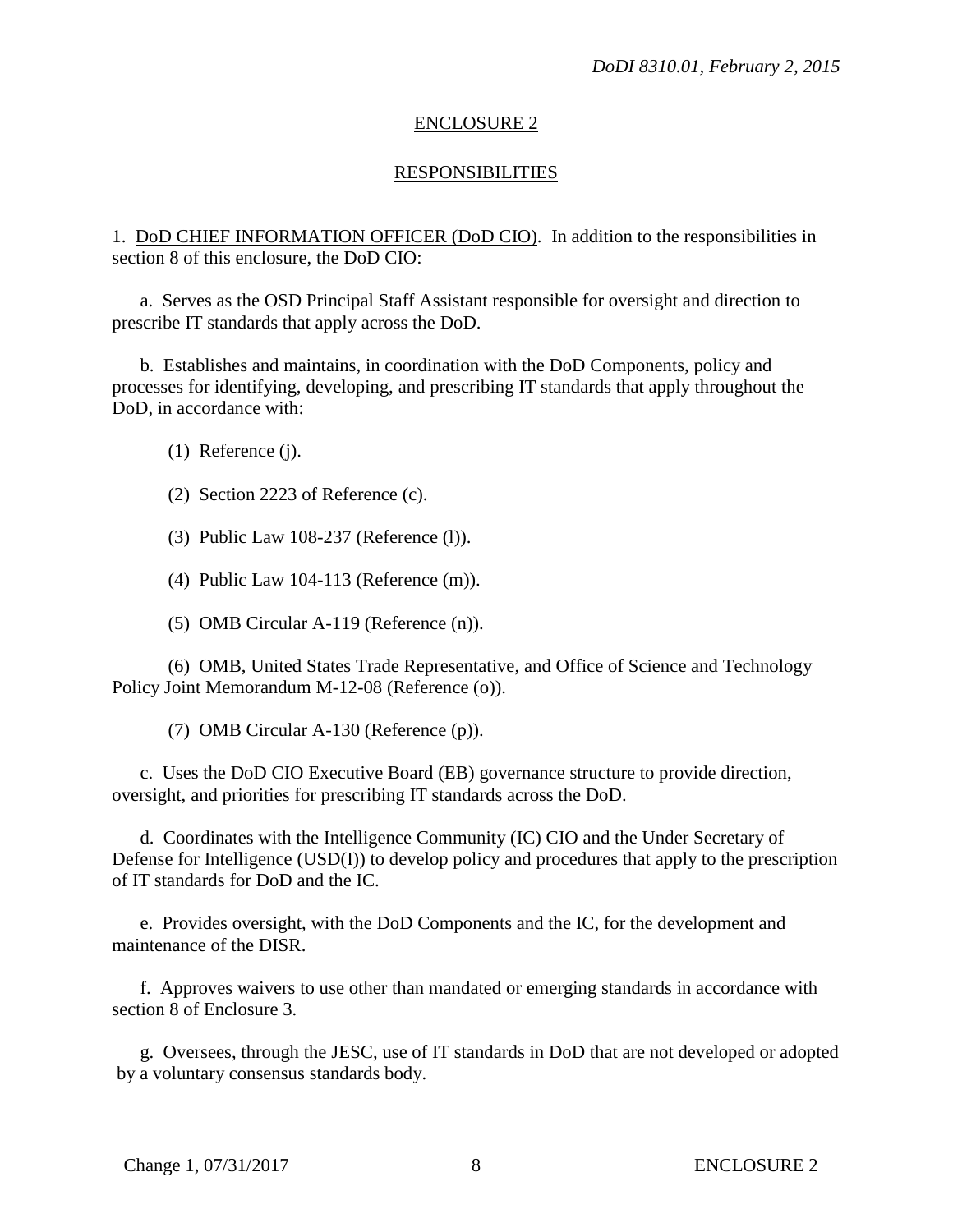h. Coordinates with the IC CIO and the USD(I) to establish a community-based forum and IT standards governance structure to collaborate on common standards, DoD and IC-unique standards, profiles, and other specifications for the respective information environments.

i. Appoints the DoD co-chair for the JESC.

j. Coordinates with mission area leads, in accordance with DoDI 8115.02 (Reference (q)), to participate in the IT Standards Program (ITSP).

k. Provides, in coordination with the DoD Components, annual direction and guidance to the DoD EA for IT Standards on ITSP objectives, priorities, and outcomes.

l. Coordinates DoD IT standards activities at the federal executive level.

m. Provides oversight to synchronize DoD IT standards management with the development and operation of the JIE.

n. Establishes processes and procedures for oversight of IT standards compliance in coordination with the Under Secretary of Defense for Acquisition, Technology, and Logistics (USD(AT&L)), the USD(I), the DoD EA for IT Standards, and the CJCS and other DoD Component heads, as required.

o. Approves the annual standards development organization (SDO) membership package submitted by the DoD EA for IT Standards.

p. Confirms DoD need for new IT standards in coordination with the DoD EA for IT standards, the USD(AT&L), and the CJCS.

q. Requires that funds and costs needed to support the DoD ITSP be identified and recommends that they be included in the IT budget.

r. Oversees Business Enterprise Architecture compliance with DoD IT standards in the DISR for DBS.

s. Develops and maintains, as appropriate, a set of Business Mission Area IT standards and specifications for data and services supporting financial, human resources, acquisition, logistics, installations, and defense security business processes.

t. Submits all Business Mission Area IT standards and specifications to the DISR.

2. DIRECTOR, DISA. Under the authority, direction, and control of the DoD CIO and in addition to the responsibilities in section 8 of this enclosure, the Director, DISA: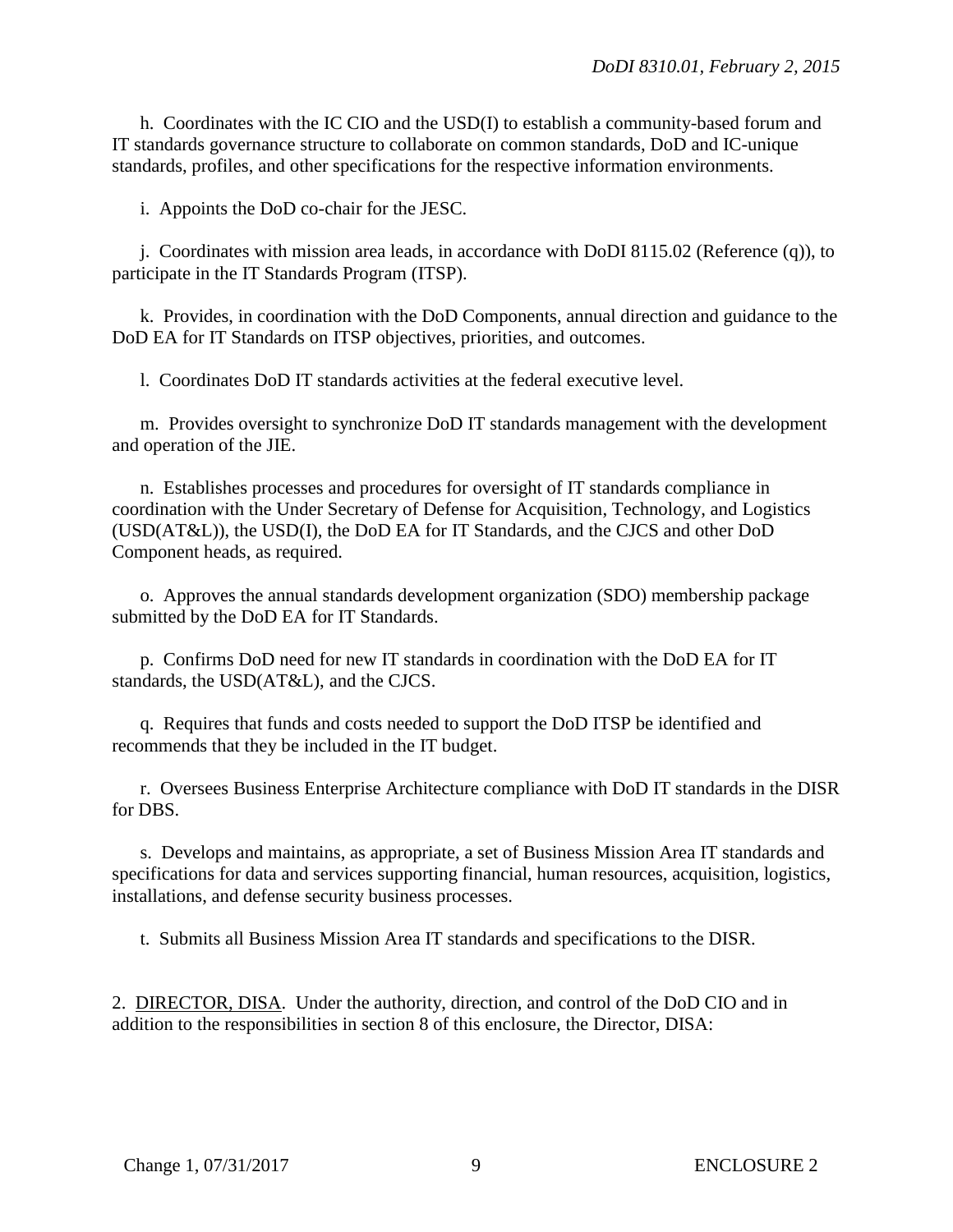a. Serves as the DoD EA for IT Standards, in accordance with Reference (d), and is responsible for coordinating with the DoD Component heads, as appropriate, to identify and propose IT standards that apply throughout the DoD.

b. Develops and executes a clear standards management strategy to achieve interoperable IT.

c. Develops, maintains, and executes the DoD ITSP, in coordination with the DoD Components and the IC.

d. Prepares and maintains, in coordination with the DoD Component heads, as appropriate, and with DoD CIO approval, an annual SDO membership package. This package will identify which SDOs the DoD will acquire memberships from and designate representatives to attend and take part in these SDOs to represent the DoD's interests.

e. Provides the infrastructure, resources, and tools required to support the ITSP execution, to include configuration management, compliance costs, hosting environments, and help desk support.

(1) Maintains the DISR that enables process and procedures for life-cycle configuration management (periodic review and affirmation) of mandated, emerging, and retired IT standards, technical guidance resources, and standards profiles to support the development and fielding of IT. Periodically reviews the registry to verify that each standard is current. Publishes the DISR standard operating procedure (SOP) to detail adoption and distribution of standards in the DoD.

(2) Develops, operates, and maintains the Global Information Grid Technical Guidance Federation (GTG-F) online portal (https://gtg.csd.disa.mil) and associated processes supporting the preparation, submission, verification, assessment review, and approval of standards.

f. Identifies, with the DoD Components, open (voluntary consensus) IT standards from authoritative sources, including military standards (MIL-STDs), if required, for inclusion in the DISR.

g. Leads, with the DoD Components and the Defense Standardization Program (DSP) Office, efforts to develop DoD-unique IT MIL-STDs.

(1) Develops, with the DoD Components, IT MIL-STDs only when public and private sector open (voluntary consensus) IT standards do not meet DoD needs in accordance with References (m) and (n).

(2) Conducts, with the DoD Components, analysis on all standards for which a DoD Component will be the preparing activity (PA) or lead standardization activity (LSA), in accordance with DoDI 4120.24 and DoD 4120.24-M (References (r) and (s)).

h. Appoints the DoD representatives to take part in external public and private sector technical standards forums, and oversees DoD representation at multinational IT standards organizations.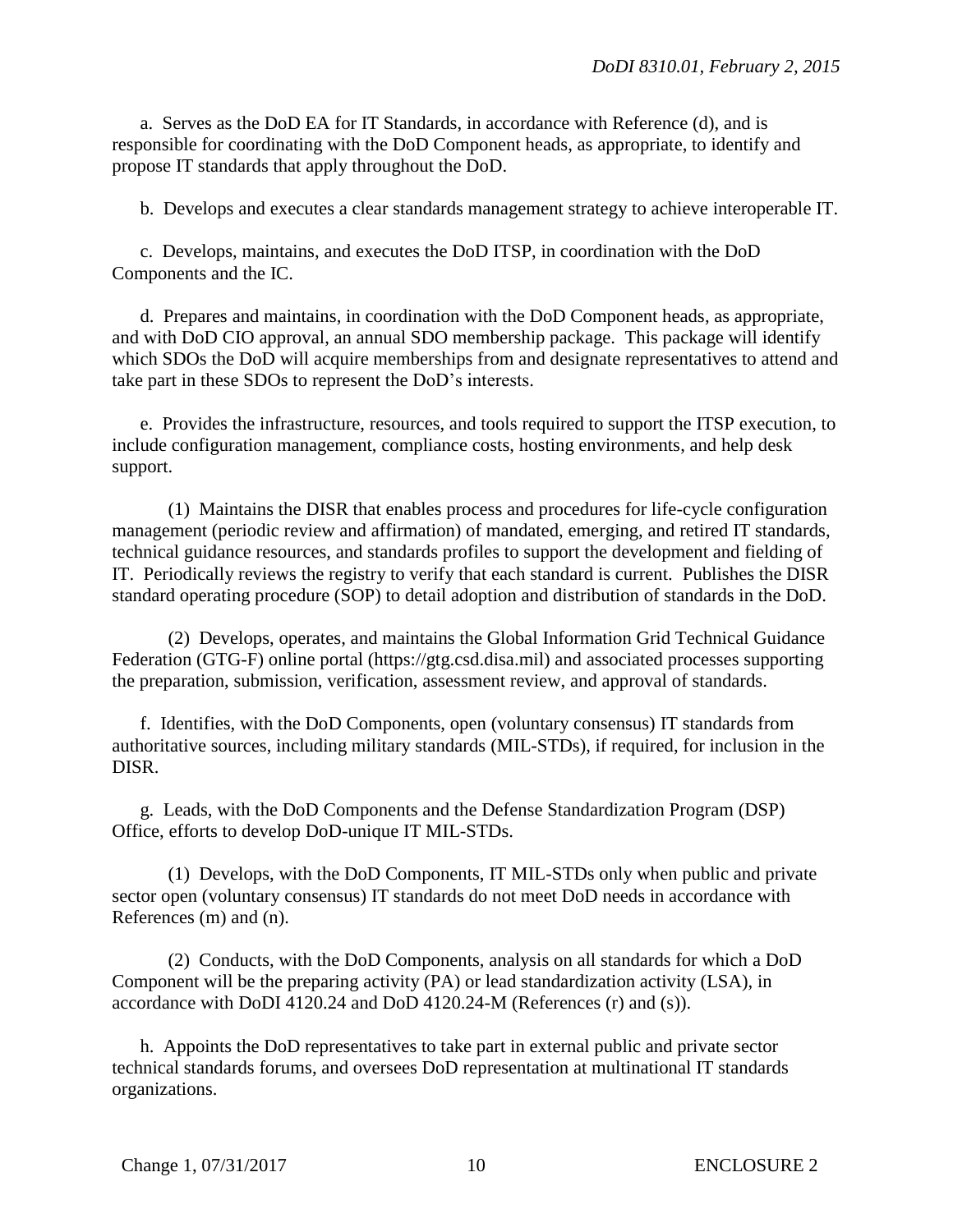(1) Maintains membership in, and provides DoD standards needs to, public and private IT sector standards development and setting activities.

(2) Establishes DoD positions on IT standards issues in external forums.

(3) Coordinates DoD adoption and positions on IT standards with the National Institute of Standards and Technology (NIST) and other federal agencies, as appropriate.

(4) Coordinates with national and international standards bodies and sets up the appropriate methods, profiles, and test suites for standards conformance.

(5) Supports the DoD CIO in execution of IT standards, guidance, direction, and oversight of the ITSP at the federal executive level.

i. Influences the development of commercial off-the-shelf products that satisfy DoD IT standards requirements in accordance with federal policy and U.S. National Standards Strategy.

j. Prepares, in coordination with the DoD Component heads, as appropriate, IT standards agreements for multinational and interagency interoperability.

k. Provides administrative support for JESC secretariat activities and operation of the DISR.

l. Helps the DoD Components identify and use prescribed IT standards and mandated IT standards profiles.

m. Coordinates with the DoD CIO, the USD(AT&L), and the CJCS and other DoD Component heads to establish processes and procedures for IT standards compliance.

n. Confirms that test documentation, information system security plans, and information support plans (ISPs) identify mandated standards profiles needed for IT standards compliance.

o. Conducts associated standards profile reviews and provides recommendations to the USD(AT&L); the DoD CIO; the Director, Operational Test and Evaluation; and the CJCS.

p. Requires that DoD IT MIL-STDs and military specifications cited in the DISR are in the DSP Acquisition Streamlining and Standardization Information System (ASSIST) database at https://assist.dla.mil/online/start/ and follow other amplifying policy and procedures outlined in References (r) and (s).

q. Requires that DISR citations for other DoD and federally developed standards include the associated registries for the standard content or artifact (e.g., National Information Exchange Model and the Data Services Environment registries).

r. Provides technical support to the JESC, the DoD CIO, the USD(AT&L), and the CJCS in the development of new DoD IT standards.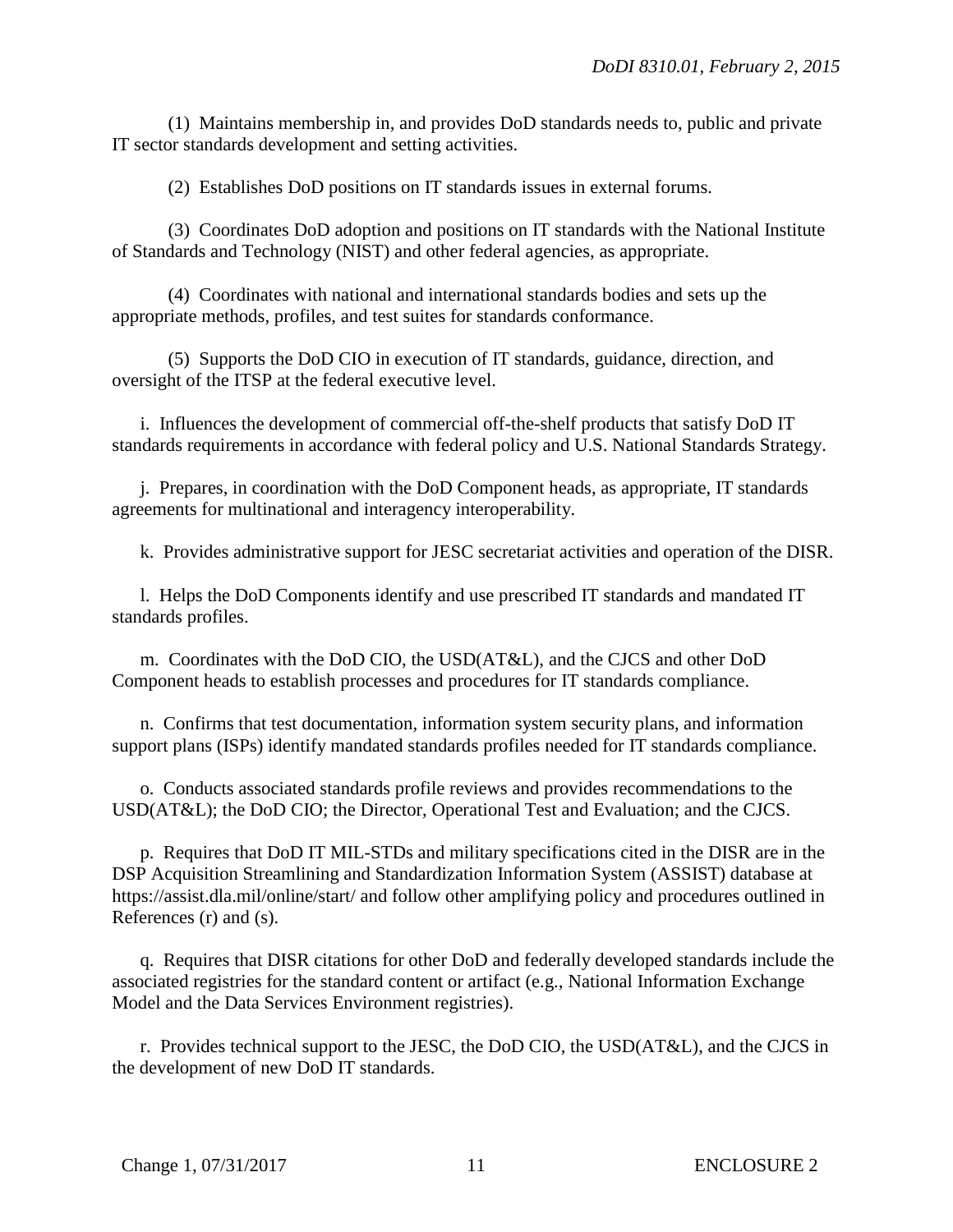s. Collaborates with military and external federal, national, and international standards bodies to identify emerging standards.

t. Develops technical guidance, including IT standards profiles, in coordination with the DoD Components.

u. Supports development, in coordination with the DoD CIO and the IC CIO, of the JESC SOP for approval by the JESC.

v. Processes all waivers to this instruction requiring DoD CIO approval in accordance with section 8 of Enclosure 3.

w. Helps confirm the DoD need for new IT standards in coordination with the DoD CIO, the USD(AT&L), and the CJCS.

3. USD(AT&L). In addition to the responsibilities in section 8 of this enclosure, the USD(AT&L):

a. Prescribes policies and procedures for carrying out the DSP in accordance with References (l) and (m).

b. Coordinates on IT standards issues, to include processes, procedures, and compliance with the DoD CIO, the CJCS, and the DoD EA for IT Standards.

c. Oversees IT standards compliance in accordance with section 7 of Enclosure 3 of this instruction.

d. Approves, in coordination with the CJCS and the DoD CIO, the IT standards baselines and updates for inclusion in the DISR.

e. Requires that DoD IT MIL-STDs and specifications listed in the DISR be indexed in the DSP ASSIST database at https://assist.dla.mil/online/start/.

f. Participates in the IT standards waiver process, in coordination with the CJCS and the DoD CIO.

g. Establishes processes and procedures for IT standards compliance for all acquisition programs in accordance with DoDI 5000.02 (Reference (t)).

h. Coordinates with the DoD CIO, the DoD EA for IT Standards, and the CJCS and other DoD Component heads, as required, to establish processes and procedures for IT standards compliance.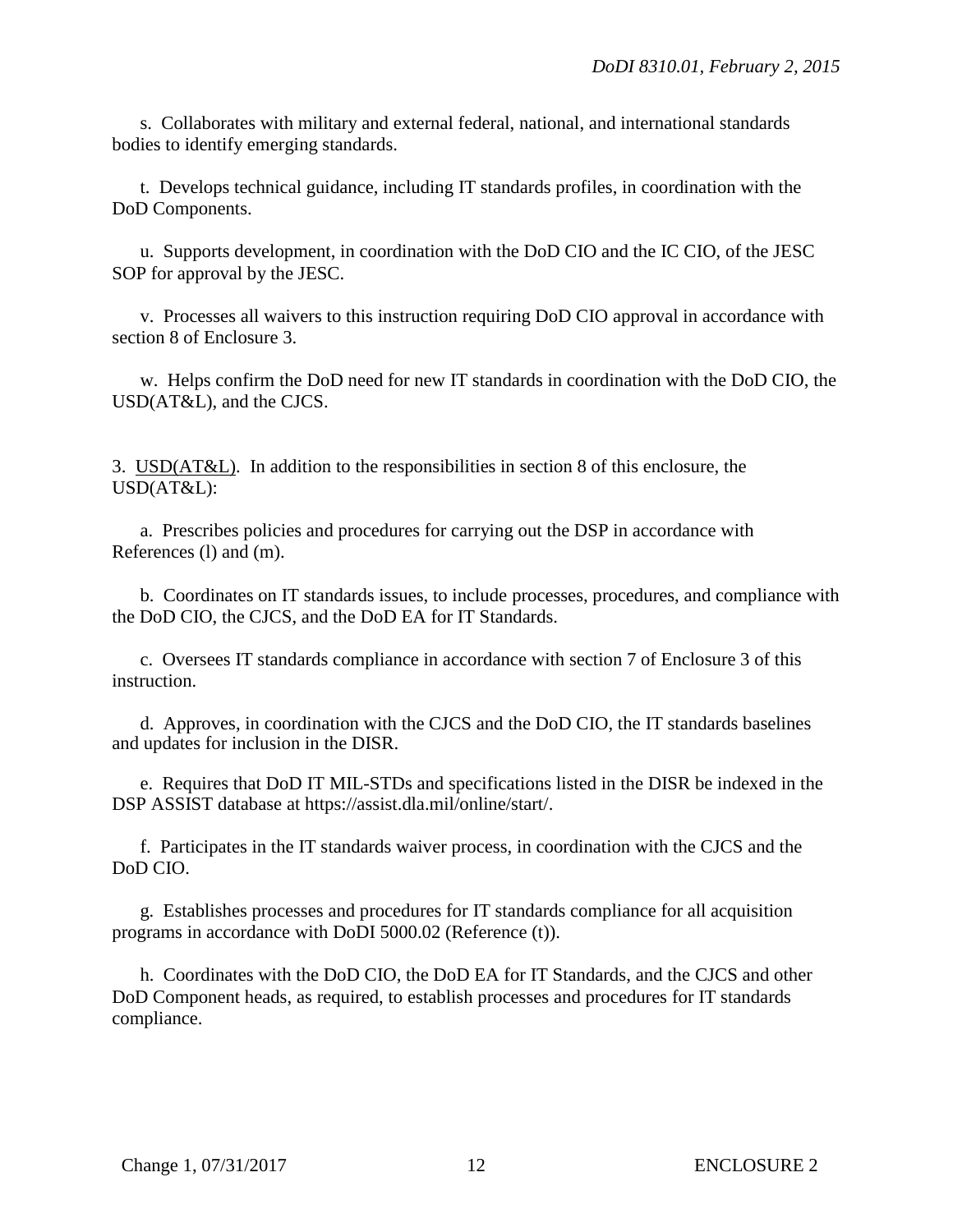### 4. UNDER SECRETARY OF DEFENSE (COMPTROLLER)/CHIEF FINANCIAL OFFICER, DEPARTMENT OF DEFENSE (USD(C)/CFO). In addition to the responsibilities in section 8 of this enclosure, the USD(C)/CFO:

a. Requires that budget submissions for IT standards management and compliance costs are included in the DoD Planning, Programming, Budgeting, and Execution process.

b. Requires that all costs needed to support the DoD ITSP will be included in appropriate budget-exhibit submissions.

5. USD(I). In addition to the responsibilities in section 8 of this enclosure, the USD(I):

a. Coordinates with the IC and interagency security forums on the identification of IT standards to support mission requirements for intelligence, counterintelligence, and security associated with the National Intelligence Program, Military Intelligence Program, and other funding sources.

b. Directs Defense Intelligence Components to comply and conform with the IT standards in the DISR, pursuant to section 7 of Enclosure 3 of this instruction.

c. Leads the coordination of intelligence enterprise IT across the DoD, the IC, and with multinational partners.

d. Coordinates with the DoD CIO and the IC CIO to develop policy and procedures that apply to the prescription of IT standards for the DoD and the IC.

e. Coordinates with the DoD CIO and the IC CIO to establish a community-based forum and IT standards governance structure to collaborate on common standards, DoD and IC-unique standards, profiles, and other specifications for the respective information environments.

f. Coordinates with the Interagency Security Committee, the IC, Department of Homeland Security, and other security forums on the identification of IT standards needed to support mission needs for security.

6. DIRECTOR, NATIONAL SECURITY AGENCY/CHIEF, CENTRAL SECURITY SERVICE (DIRNSA/CHCSS). Under the authority, direction, and control of the USD(I), in accordance with DoDD 5100.20 (Reference (u)), and in addition to the responsibilities in section 8 of this enclosure, the DIRNSA/CHCSS:

a. Serves as the DoD lead for approving and enforcing tactical signals intelligence (SIGINT) standards.

b. Coordinates with the DoD Components to develop tactical SIGINT standards.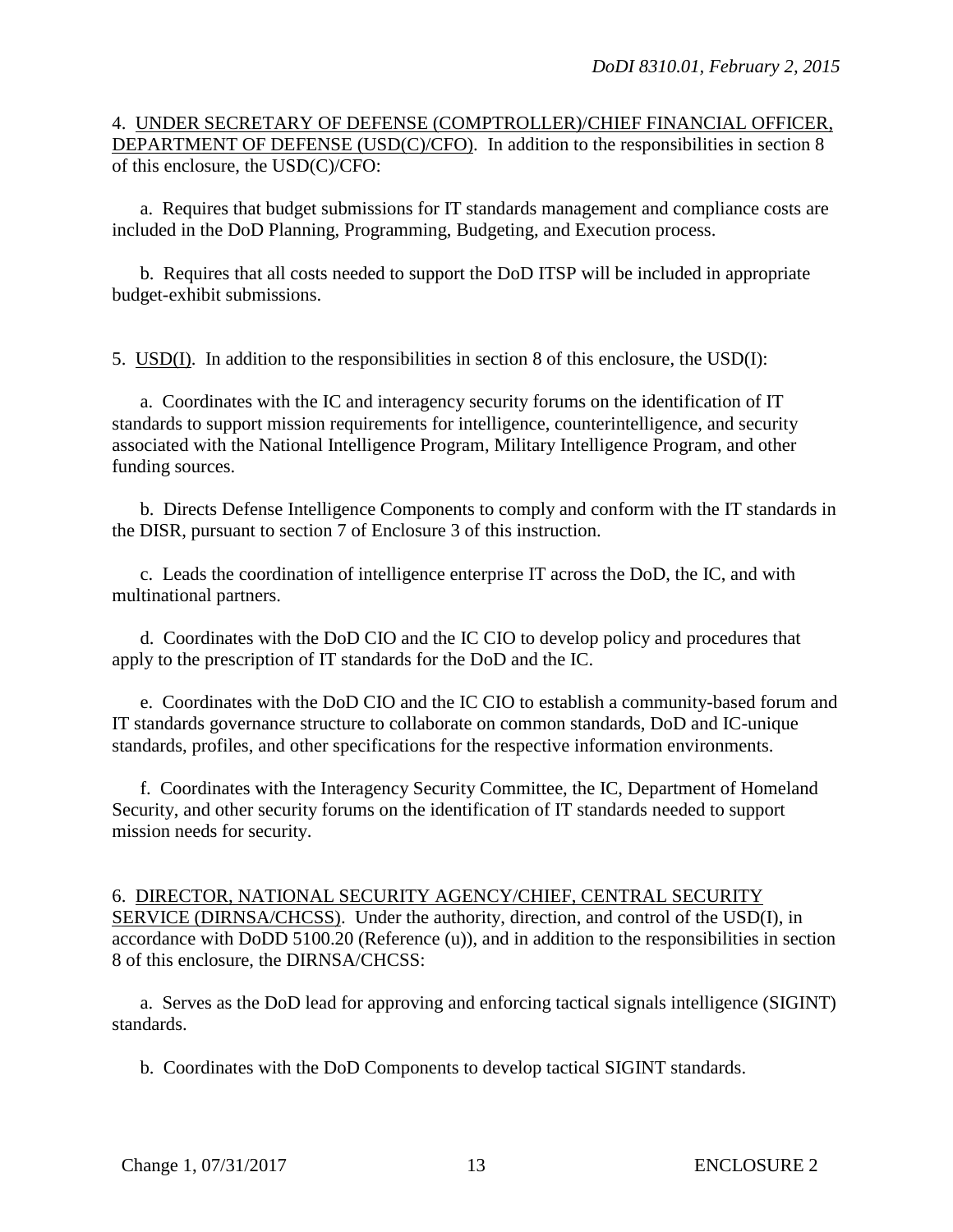c. Requires, with the other appropriate DoD Components, the IC, or other U.S. government agencies, that National Security Agency/Central Security Service (NSA/CSS) IT standards profiles for processing foreign intelligence and foreign counterintelligence information will be satisfied by designing and developing interoperable, technical, procedural, and operational interfaces.

d. Requires that NSA/CSS IT programs be certified for standards compliance and conformance.

e. Coordinates with and advises the DoD Components on waivers to cybersecurity standards for NSS, or waivers to SIGINT standards for all IT systems and programs.

f. Serves as the U.S. government's standards focal point for cryptography, telecommunications systems security, and information systems security for NSS.

g. Prescribes the minimum standards, methods, and procedures for protecting cryptographic and other sensitive communications security, information security, and other cybersecurity materials, techniques, and information to be used by all NSS owners in accordance with Reference (u).

h. Coordinates with the Director, NIST, to ensure NIST standards are complementary to NSS standards, pursuant to section 3543 of Title 44, U.S.C. (Reference (v)).

i. Coordinates with the Committee on NSS (CNSS) to ensure the development of necessary security architectures and to approve the security standards and doctrine for NSS in accordance with CNSS Directive No. 900 (Reference (w)).

7. DIRECTOR, NATIONAL GEOSPATIAL-INTELLIGENCE AGENCY (NGA). Under the authority, direction, and control of the USD(I), in accordance with DoDD 5105.60 (Reference (x)), and in addition to the responsibilities in section 8 of this enclosure, the Director, NGA:

a. Serves as the DoD lead for geospatial intelligence (GEOINT) standards.

b. Identifies, develops, and supports (in coordination with the DoD Components through the GEOINT Standards Working Group) standards, standards profiles, and specifications for GEOINT IT, data, products, and services. This will promote interoperability, information sharing, reuse, portability, and cybersecurity.

c. Promotes the adoption of open (voluntary consensus) IT standards from authoritative sources to fulfill requirements for GEOINT standards.

d. Formulates, coordinates, and implements policy for the classification, control, disclosure, and release of GEOINT standards, standards profiles, and specifications for the National System for Geospatial Intelligence.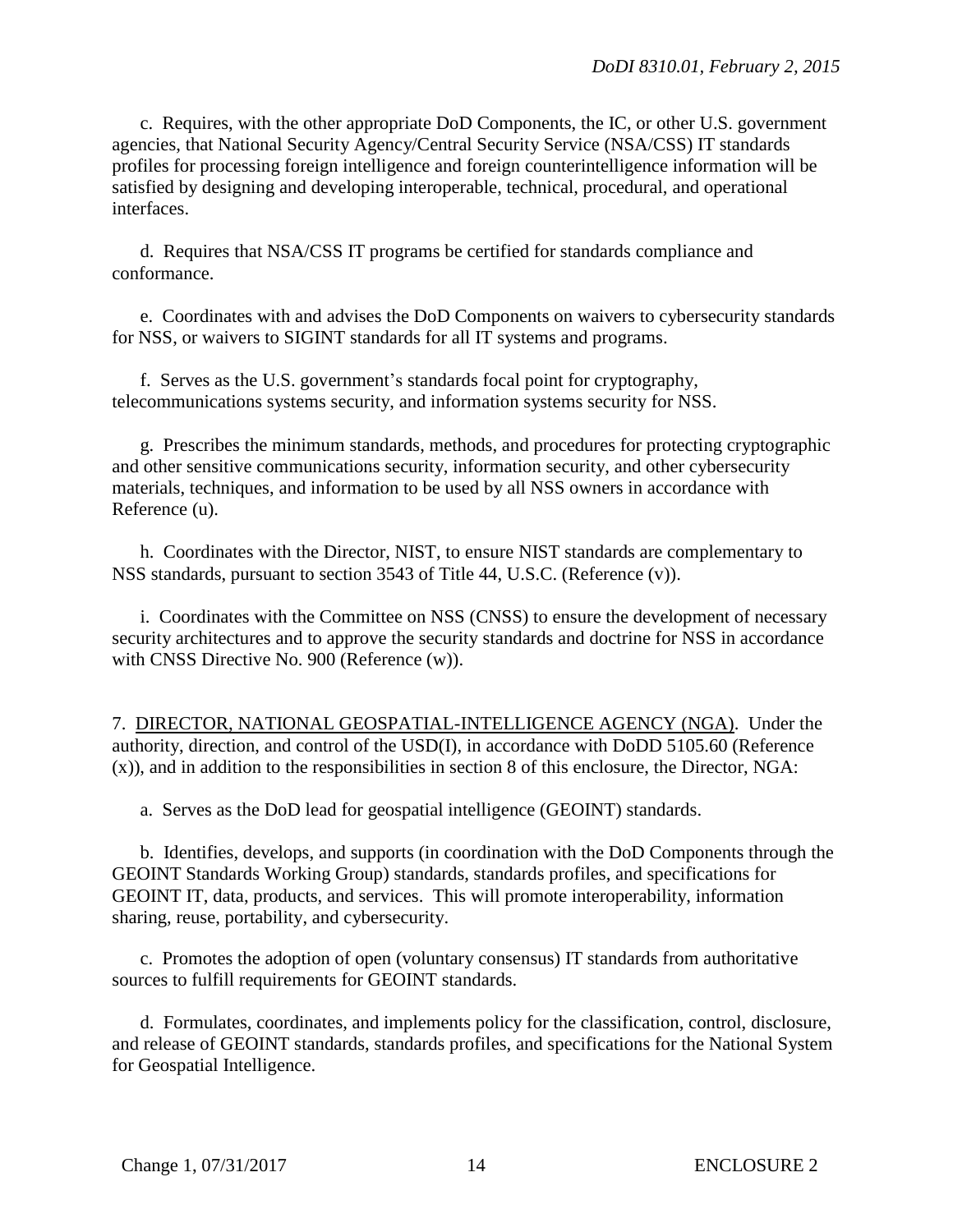e. Represents the DoD in national and international geospatial information standardization activities.

f. Processes all waivers to this instruction on GEOINT standards in accordance with section 8 of Enclosure 3 of this instruction.

g. Coordinates with the DoD CIO, the USD(AT&L), the DoD EA for IT Standards, and the CJCS and other DoD Component heads to establish processes and procedures for enforcing GEOINT standards compliance.

## 8. OSD AND DoD COMPONENT HEADS. The OSD and DoD Component heads:

a. Require that IT and NSS are in compliance with standards of the U.S. Government and DoD. Require program managers for IT acquisitions and procurements include standards views compliant with the DoD Architecture Framework (Reference (y)) and a summary list of all system interfaces in the architectural artifacts within the ISP in accordance with DoDD 8330.01 (Reference (z)).

b. Oversee the use of mandated DoD IT standards profiles when developing or upgrading IT to support system interoperability.

c. Require that all IT complies with the IT standards in the DISR, or get a waiver in accordance with section 8 of Enclosure 3.

d. Fully support the ITSP through planning, budgeting, execution, and identification of costs in support of the ITSP.

(1) Direct representatives, as appropriate, to perform their responsibilities in support of DoD IT Standards Governance Structure as described in Enclosure 3.

(2) Coordinate with the Director, DISA, in developing programmatic and technical guidance, including IT standards and standards profiles for inclusion in ISPs in accordance with Reference (z). Follow the procedures and best practices as described in the Defense Acquisition Guidebook (Reference (aa)).

(3) Submit change requests for adding, deleting, or revising standards in the DISR.

(4) Participate in configuration management of the DISR.

(5) Participate in SDO and standards setting organization (SSO) open standards development efforts to influence development of IT standards that satisfy DoD requirements to enable interoperability, information sharing, reuse, portability, and cybersecurity.

e. Request waivers to this instruction in accordance with section 8 of Enclosure 3.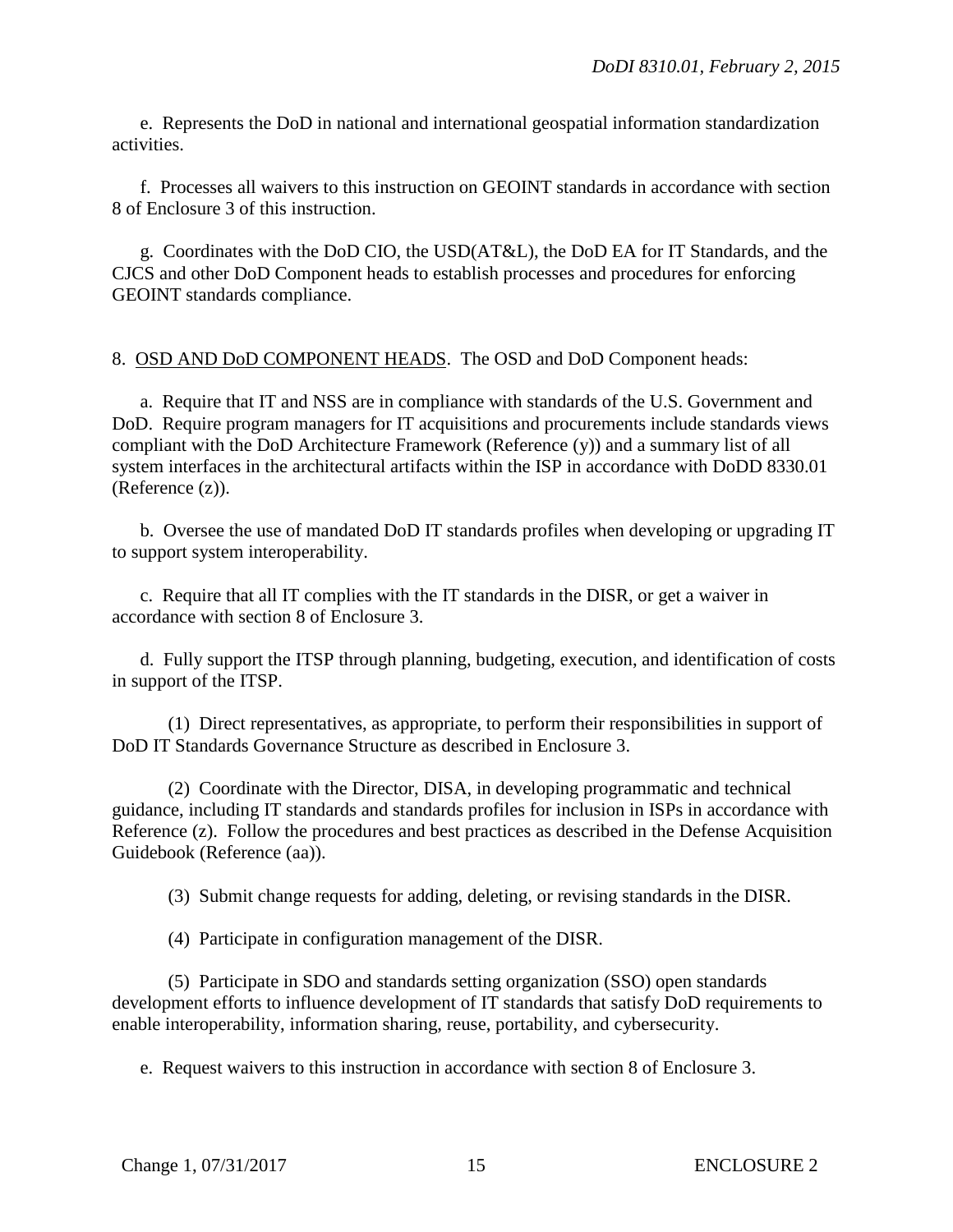f. Use IT standards in the DISR for system development, acquisition, and procurement, considering impacts to cost, schedule, performance, and cybersecurity.

g. Establish, as required, formal standards conformance certification for connection to DoD Component-owned IT systems.

h. Approve waivers to use other than mandated or emerging standards in accordance with paragraph 8a of Enclosure 3.

i. Coordinate with the DoD CIO, the USD(AT&L), the DoD EA for IT Standards, and the CJCS, as needed, to establish processes and procedures for enforcing IT standards compliance.

j. Provide representatives to the JESC in accordance with Reference (i), as appropriate.

9. CJCS. In addition to the responsibilities in section 8 of this enclosure, the CJCS:

a. Confirms, in coordination with the DoD CIO, the USD(AT&L), and the Director, DISA, that DoD Architecture Framework (DoDAF)-compliant IT standards viewpoint data is included in Joint Capabilities Integration and Development System (JCIDS) documentation. DoDAFcompliant IT standards viewpoint data will be prepared in accordance with Reference (y). Processes for inclusion in JCIDS documentation are described in CJCS Instruction 3170.01H (Reference (ab)).

b. Provides a sufficiency assessment of IT standards and standards profiles to meet military requirements.

c. Provides the DoD CIO with military priorities for development and adoption of IT standards and profiles.

d. Coordinates with the DoD CIO, the USD(AT&L), the DoD EA for IT Standards, and the other DoD Component heads, as required, to establish processes and procedures for enforcing IT standards compliance.

e. Confirms any DoD need for new IT standards, in coordination with the DoD CIO, the USD(AT&L), and the Director, DISA.

f. Participates in the IT standards waiver process, in coordination with the DoD CIO and the USD(AT&L).

g. Approves, in coordination with the DoD CIO and the USD(AT&L), the IT standards baselines and updates for incorporation in the DISR.

h. Provides representation, in coordination with the other DoD Component heads, to multinational IT standards organizations.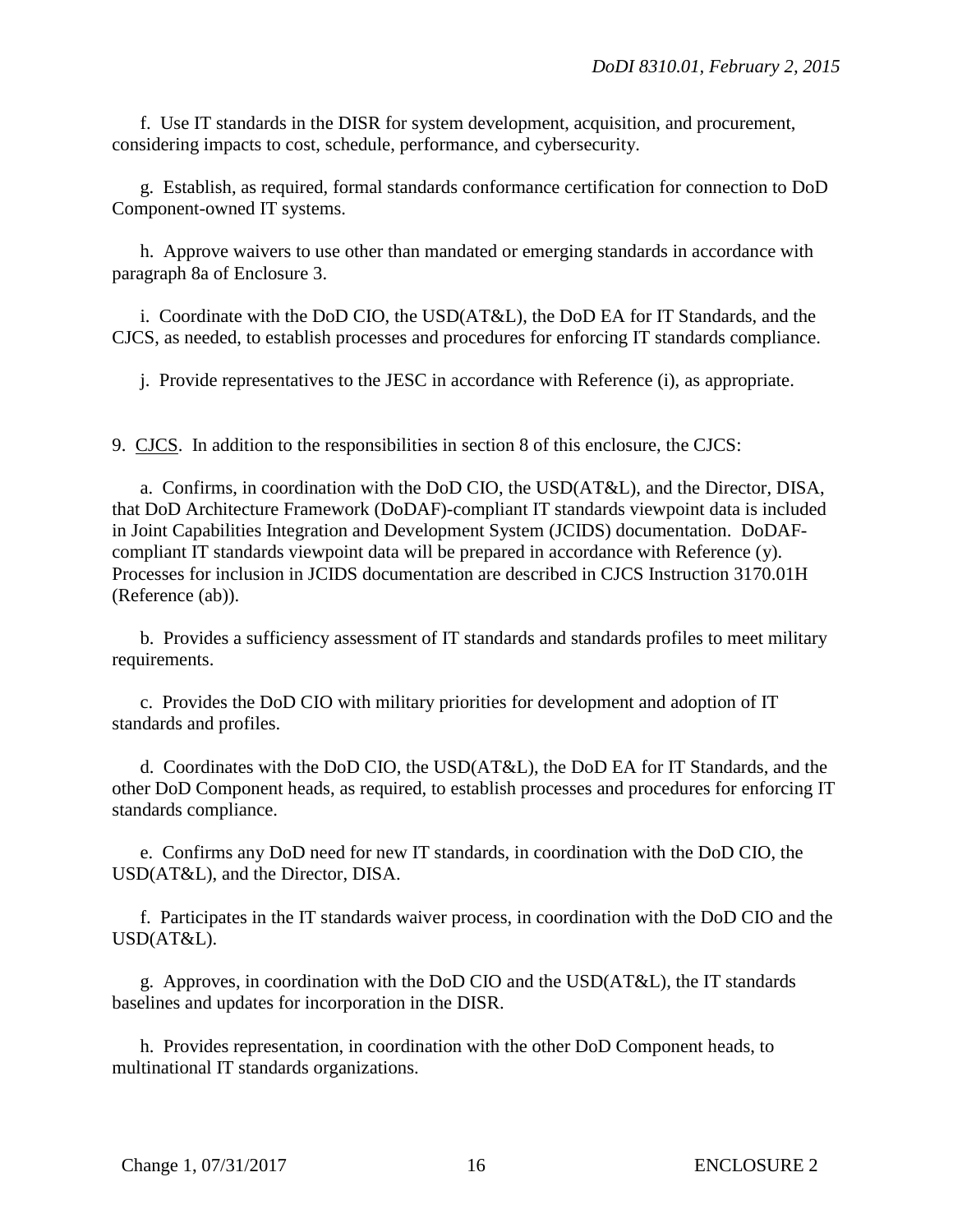i. Represents CCMD concerns in all aspects of the ITSP.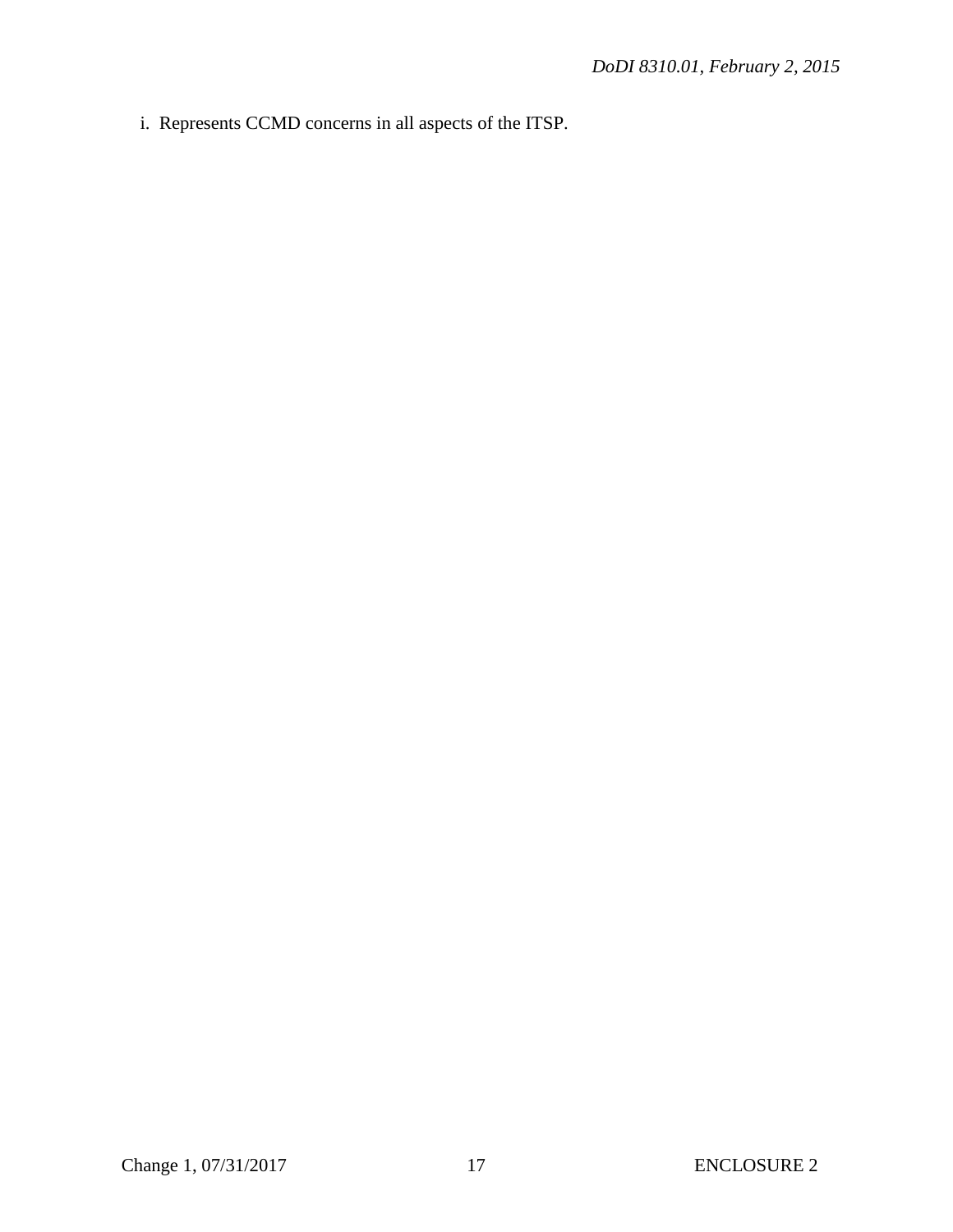## ENCLOSURE 3

#### **PROCEDURES**

1. PURPOSE. This enclosure provides procedures for management and administration of IT standards life-cycle, governance, SDO management, adoption and development, management, compliance and conformance, and waivers.

2. IT STANDARDS LIFE-CYCLE. Operational requirements drive the IT standards life-cycle. Accredited, open (voluntary consensus) standards considered for use in the DoD will be developed in the public and private sectors with Federal Government participation. DoD then selects standards for inclusion in the DISR. When requirements cannot be satisfied from available IT standards, the DoD develops its own unique specifications, as needed, in accordance with References (m) and (n), for inclusion in the DISR. IT standards will be periodically evaluated for their currency and relevancy. IT standards are categorized as emerging, mandated, retired, and sunsetted. These IT standard categories are defined in the Glossary.

3. DoD IT STANDARDS GOVERNANCE. The DoD CIO, in coordination with the IC CIO, has established a joint governance structure to direct, oversee, and set priorities for prescribing IT standards across the DoD and the IC.

a. IT standards procedures will be developed by the DoD EA for IT Standards and will address:

(1) IT standards usage guidance, instructions, and documentation.

(2) Proper criteria for IT standards registration, adoption, and content management.

b. The governance structure used for identifying, developing, and prescribing IT standards in the DoD consists of the JESC, its associated Executive Steering Group (ESG), and Technical Working Groups (TWGs).

(1) JESC. The JESC will be subordinate to an appropriate forum of the CIO EB to be determined by DoD CIO. The JESC serves as the DoD and IC enterprise IT standards governance body responsible for collaborating and recommending common standards, standards profiles, and specifications for the respective DoD and IC information enterprises. The JESC is governed by its charter, which is cosigned by the DoD CIO and the Assistant Director of National Intelligence and IC CIO.

(a) All the DoD Components will provide representatives pursuant to Reference (i), as appropriate.

(b) The JESC selects, approves, and adopts standards for inclusion in the DISR.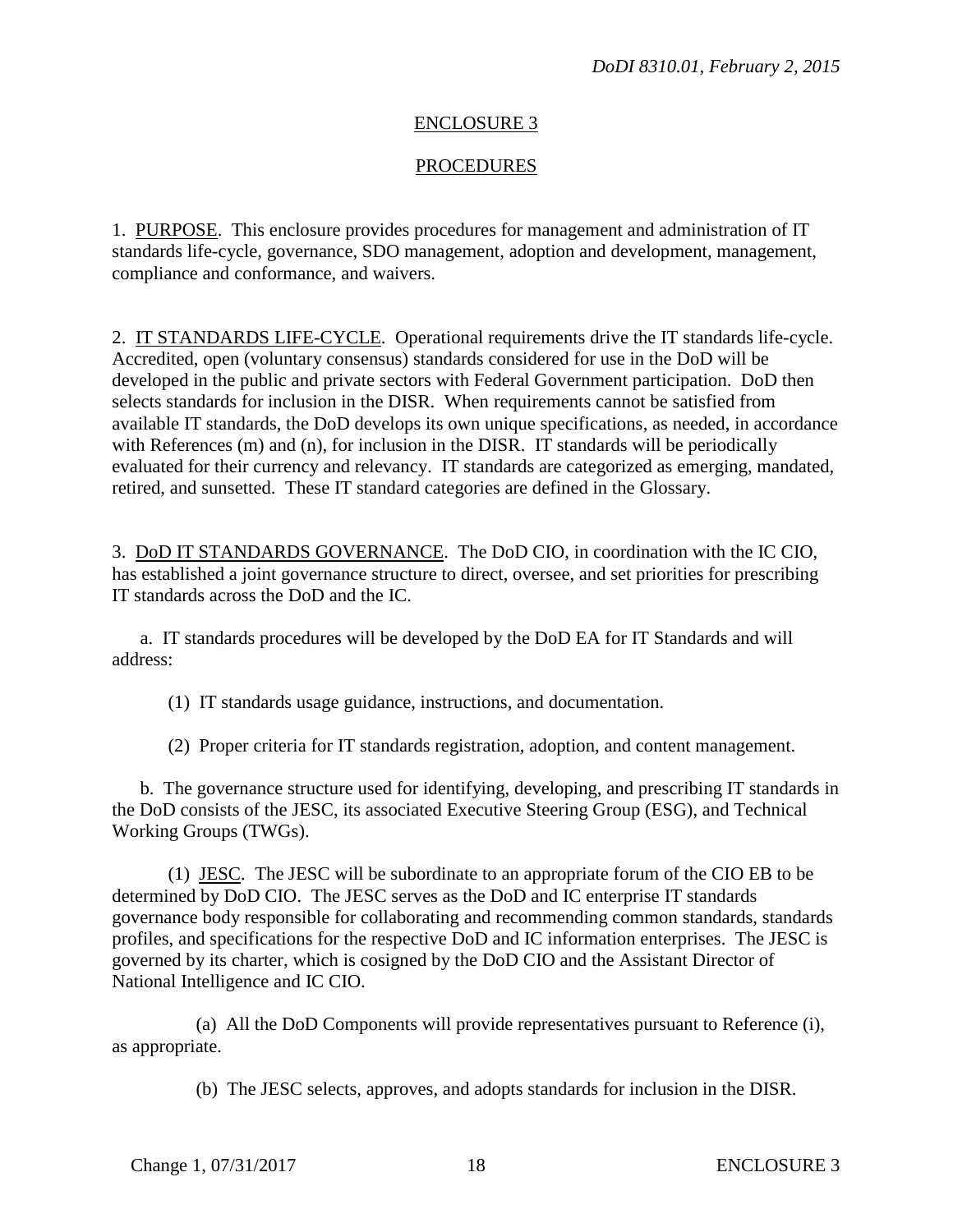(c) Pursuant to Reference (i), the JESC:

1. Coordinates with mission partners to develop specifications and profiles.

2. Advises and supports the DoD and IC CIOs on enterprise standards, profiles, and specifications related to data, services, networks, and security that impact the DoD and IC.

3. Advises the DoD and IC CIOs to more efficiently and effectively manage the development and use of enterprise standards, profiles, and specifications.

4. Recommends IT policies and procedures across the DoD and IC to promote specified enterprise standards, profiles, and specifications.

5. Prioritizes standards activities against mission needs and strategic direction of the DoD JIE and IC IT Enterprise.

6. Supports enterprise architectures through technical standards and profiles.

7. Promotes application of common enterprise standards, profiles, and specifications across the DoD and IC enterprises.

8. Reduces the resource demands for developing, approving, and using common enterprise standards, profiles, and specifications for the DoD and IC.

9. Requires interoperability and scalability among the DoD, IC, and other federal and State agencies (law enforcement, emergency response, and humanitarian relief), wherever possible.

(2) JESC ESG. The co-chairs of the JESC will establish an ESG, consisting of members from both the DoD and IC, to offer leadership, guidance, and management direction to the JESC and TWGs as determined by Reference (i).

(3) TWGs. The JESC will establish TWGs and ad-hoc working groups, as required, to review and propose new standards or update existing standards in the DISR. The number of TWGs and ad-hoc working groups will be kept at a minimum to support efficient and effective review of standards. The co-chairs of the JESC will appoint the TWG chairs.

4. IT SDO MANAGEMENT. The DoD EA for IT Standards will track and report IT standards development and emerging technologies of interest to the DoD. The primary document used will be the annual SDO membership package. The SDO membership package will identify DoD representation and resource needs for participation in external federal, national, and international SDOs and SSOs.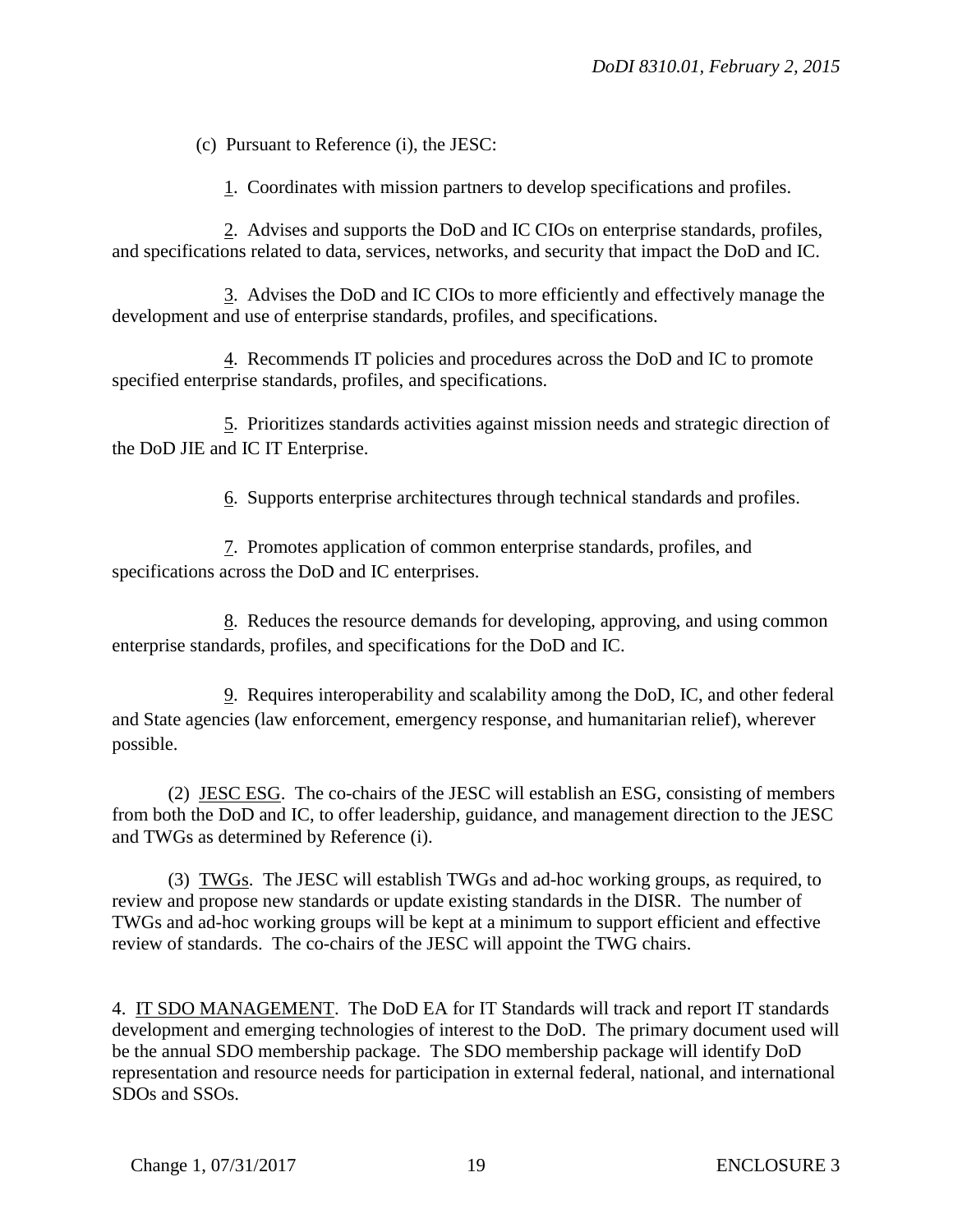# 5. IT STANDARDS ADOPTION AND DEVELOPMENT

## a. Adoption of IT Standards

(1) Standards will be chosen from the source categories identified in the Table.

#### Table. DoD Standards Consideration

| <b>Source</b>                                                                 | <b>Example</b>                                                                                                                                                                                                                                                                   |
|-------------------------------------------------------------------------------|----------------------------------------------------------------------------------------------------------------------------------------------------------------------------------------------------------------------------------------------------------------------------------|
| Federal Law,<br>Regulation, or<br>Instruction                                 | U.S. Code, OMB Circular                                                                                                                                                                                                                                                          |
| Internationally<br>Accredited and Treaty<br><b>Based</b>                      | International Standards Organization (ISO), International<br>Electrotechnical Commission (IEC), United Nations/Economic<br>Commission for Europe (UN/ECE), International<br>Telecommunication Union (ITU), International Standardization<br>Agreement                            |
| National                                                                      | American National Standards Institute (ANSI)                                                                                                                                                                                                                                     |
| Professional Society,<br>Technology Consortia,<br><b>Industry Association</b> | Institute of Electrical and Electronics Engineers, Internet<br>Engineering Task Force (IETF), World Wide Web Consortium<br>(W3C), Organization for the Advancement of Structured<br>Information Standards (OASIS), Object Management Group, Open<br><b>Geospatial Consortium</b> |
| Federal                                                                       | <b>Federal Information Processing Standard</b>                                                                                                                                                                                                                                   |
| Military                                                                      | MIL-STD, standardization agreement                                                                                                                                                                                                                                               |

(2) These attributes and characteristics will be considered by the JESC when selecting standards for inclusion in the DISR.

(a) Utility: Primary features and functions of this standard meet requirements.

(b) Interoperability: Standard meets requirements to connect, access, and share applications and services.

(c) Technical Maturity: Standard is established, stable, and has well-established marketplace support.

(d) Implementability: Standard is used in applications within the federal or private sector.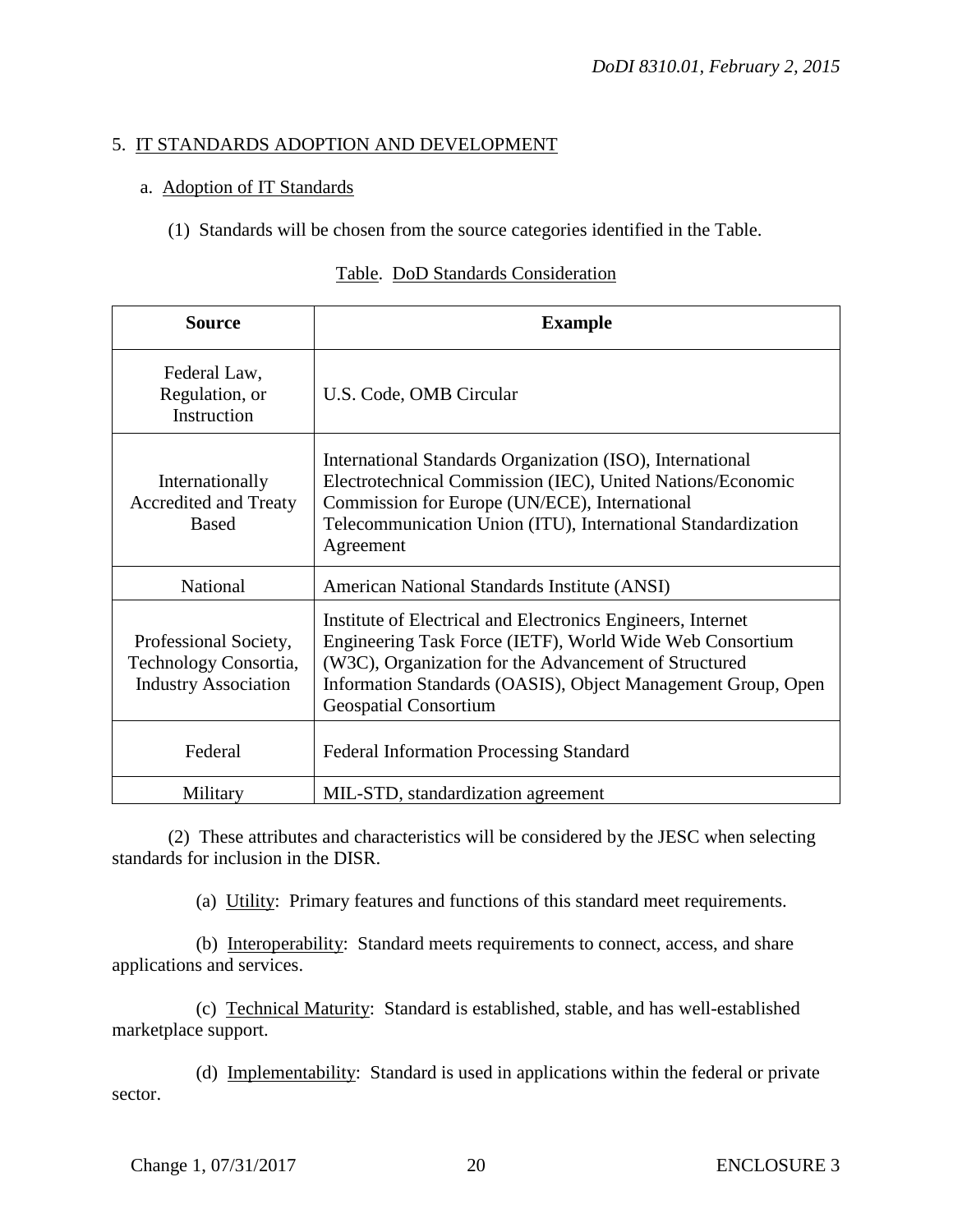(e) Security: Standard does not introduce unacceptable cybersecurity risks to the environment.

(f) Applicability: Standard is relevant and meets the needs of programs to include potential risks, impacts on cost, schedule, performance, and security.

(g) Intellectual Property Rights: Standard is publicly available and includes provisions requiring that owners of relevant intellectual property have agreed to make that intellectual property available on a non-discriminatory, royalty-free, or reasonable royalty basis to all interested parties.

(h) Public Availability: Standard is publicly accessible for unrestricted use.

b. New Standards Development. If no existing standard can meet mission needs, a new standard will be developed.

(1) The DoD EA for IT Standards, in coordination with DoD CIO, the USD(AT&L), the CJCS, and the appropriate TWG, must confirm the DoD's need for a new standard.

(2) New standards may be developed either by external public and private sector standards bodies or internal DoD standards development processes contained in References (r) and (t).

(3) The DoD EA for IT Standards, in coordination with the DoD Components, collaborates with military and external federal, national, and international standards bodies to identify and confirm technology trends and emerging standards requirements.

(4) The DoD EA for IT Standards decides whether to pursue either an external public or private sector, or an internal DoD standard development effort. For internal DoD-unique standards development, the DoD EA for IT Standards:

(a) Establishes a DoD PA in accordance with Reference (s), to develop the standard.

(b) Informs all DoD Components and the IC on progress, development, and issues.

(5) The DoD EA for IT Standards transmits to OMB, through the NIST, an explanation of the reason for using government-unique standards in lieu of voluntary consensus standards.

## 6. IT STANDARDS MANAGEMENT

a. The DoD EA for IT Standards manages a life-cycle process for identifying, developing, and prescribing IT standards. Through this process, standards will be identified as emerging, mandated, retired, or sunsetted.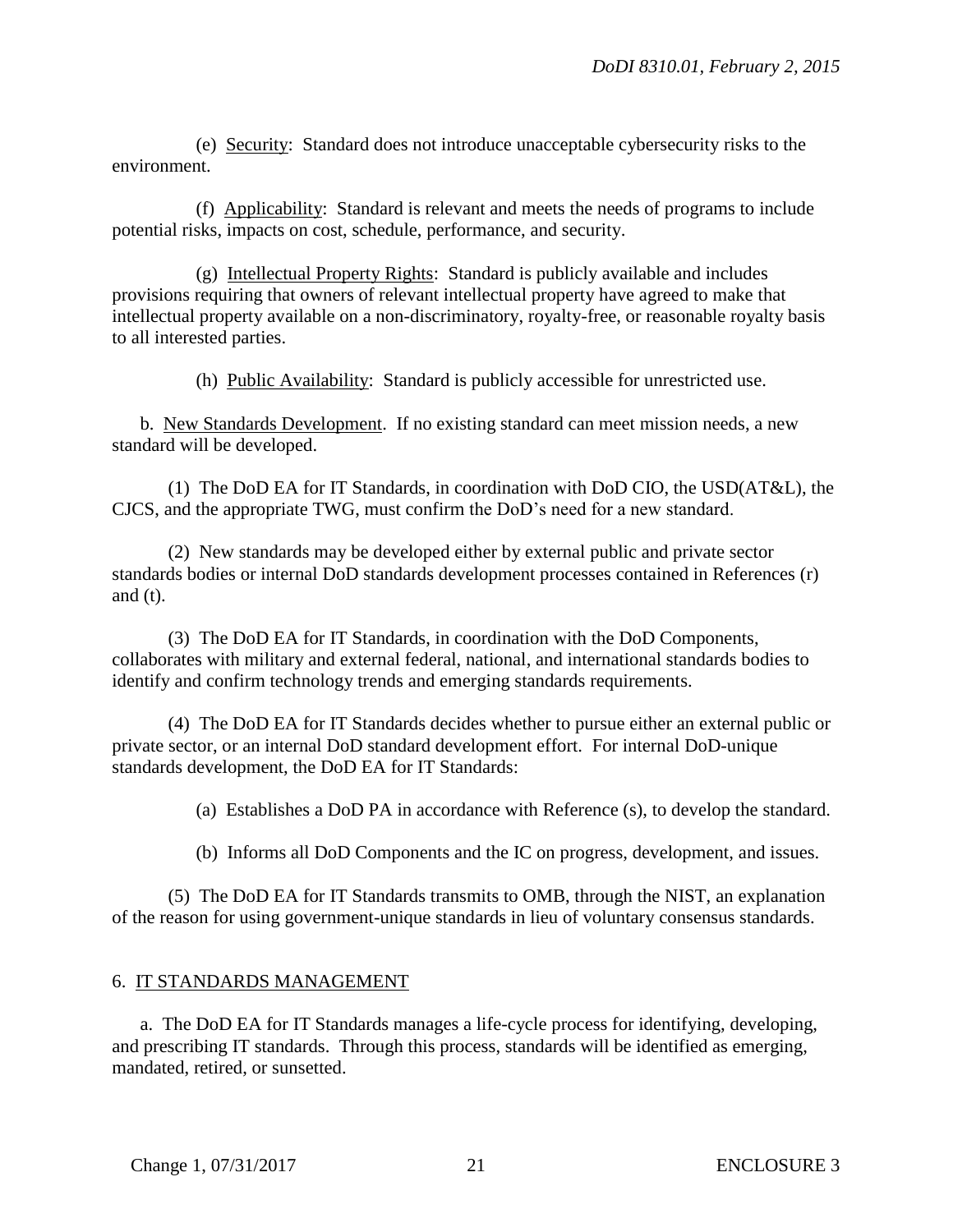b. The JESC:

(1) Schedules frequent technical exchanges with IT standards developers, users, and DoD Component and IC Element representatives to verify that IT standards are current, relevant, and complete.

(2) Coordinates with the DoD and IC Components to recommend classification and lifecycle designation of IT standards.

(3) Decides whether to elevate the standard to the next stage of the life-cycle (e.g., emerging to mandated or mandated to retired).

c. When multiple versions of the same standard have been mandated in the DISR, for mission support or operational usefulness, the JESC will decide which version has precedence.

d. The DoD CIO, the CJCS, and the USD(AT&L) will approve periodic IT standards baselines and updates.

# 7. IT STANDARDS COMPLIANCE AND CONFORMANCE

a. Use of Mandated Standards. Program managers and developers will use IT standards in the DISR for IT system development, acquisition, and procurement to promote interoperability, information sharing, reuse, portability, and information security. If significant negative impacts to cost, schedule, performance, or information security are identified, a system program manager may submit a waiver to use other than DISR-designated "active" standards (e.g., emerging, mandated, and sunsetted), in accordance with section 8 of this enclosure.

b. Use of Mandated Standards Profiles. IT system development, acquisition, and procurement must conform to all applicable mandatory standards profiles in the DISR or derived from the DISR.

c. IT Standards Compliance. Several DoD capabilities, acquisition, and interoperability processes include IT standards reviews. DoD Component program managers must include DoDAF-compliant standards viewpoint data, along with proper systems and services viewpoint data to show where these standards are used, in applicable documentation supporting the:

(1) JCIDS process, in accordance with Reference (ab).

(2) Defense Acquisition System in accordance with DoDD 5000.01 (Reference (ac)) and Reference (t) processes.

(3) IT interoperability certification process, in accordance with Reference (z).

(a) The DoD EA for IT Standards assesses all DoDAF-compliant standards viewpoint data and provides comments as part of the ISP review process.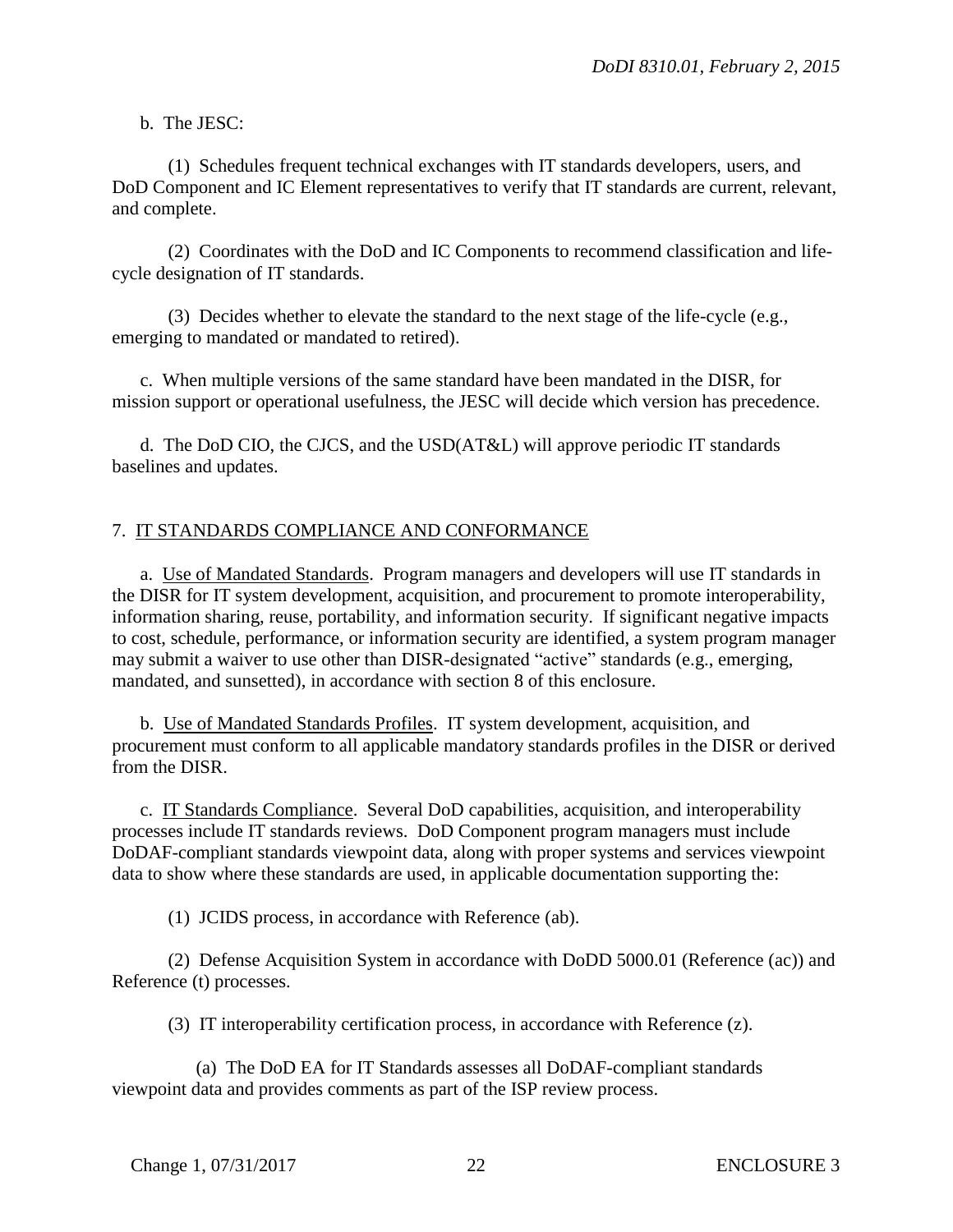(b) The DoD Components must evaluate standards compliance, as a part of the ISP review and approval process, and confirm that waivers required by this instruction are included in the ISP.

d. IT Standards Conformance. Standards conformance occurs through testing to confirm that a product or system adheres to a defined standard, standard profile, or specification.

(1) The DoD Components must conduct appropriate levels of standards conformance testing in the developmental and integration test process. In cases of mature systems, no additional conformance testing may be needed.

(2) The DoD Components operating IT systems (including networks and enterprise services) may call for formal standards conformance certification of external IT systems before connection. System program offices (or developers) desiring connection with these systems will be responsible for funding required standards conformance test and certification (e.g., radio wave conformance, data links, geospatial intelligence).

## 8. WAIVERS TO DoD IT STANDARDS POLICY

a. OSD and DoD Component heads may approve, in coordination with the DoD CIO, waivers to use other than mandated or emerging standards for acquisition programs where the Component head is the MDA. On approval, the DoD Component will post the waiver to the GTG-F online portal (https://gtg.csd.disa.mil).

b. The DoD CIO, in coordination with the USD(AT&L), the CJCS, and the DoD EA for IT Standards, as appropriate, approves all other waivers to this instruction.

(1) Requests for waivers must be submitted to the DoD CIO for approval. If the request for waiver or any supporting information is classified, the requesting DoD Component must coordinate with the DoD EA for IT Standards for submission procedures.

(2) Requests for waivers must include a DoD Component-level endorsement; the reasons for the waiver, including any negative impacts to cost, schedule, or performance; information security impacts of complying with this instruction; and any operational limitations that will occur if the waiver is granted.

(3) The Director, DISA, will review all waivers to this instruction requiring DoD CIO approval. The Director, DISA, will analyze these waivers and provide a recommendation to the DoD CIO within 15 calendar days of the waiver request.

c. Waivers may be either permanent or temporary, at the discretion of the approving authority.

d. Before granting a waiver to policy, the approving authority will coordinate with: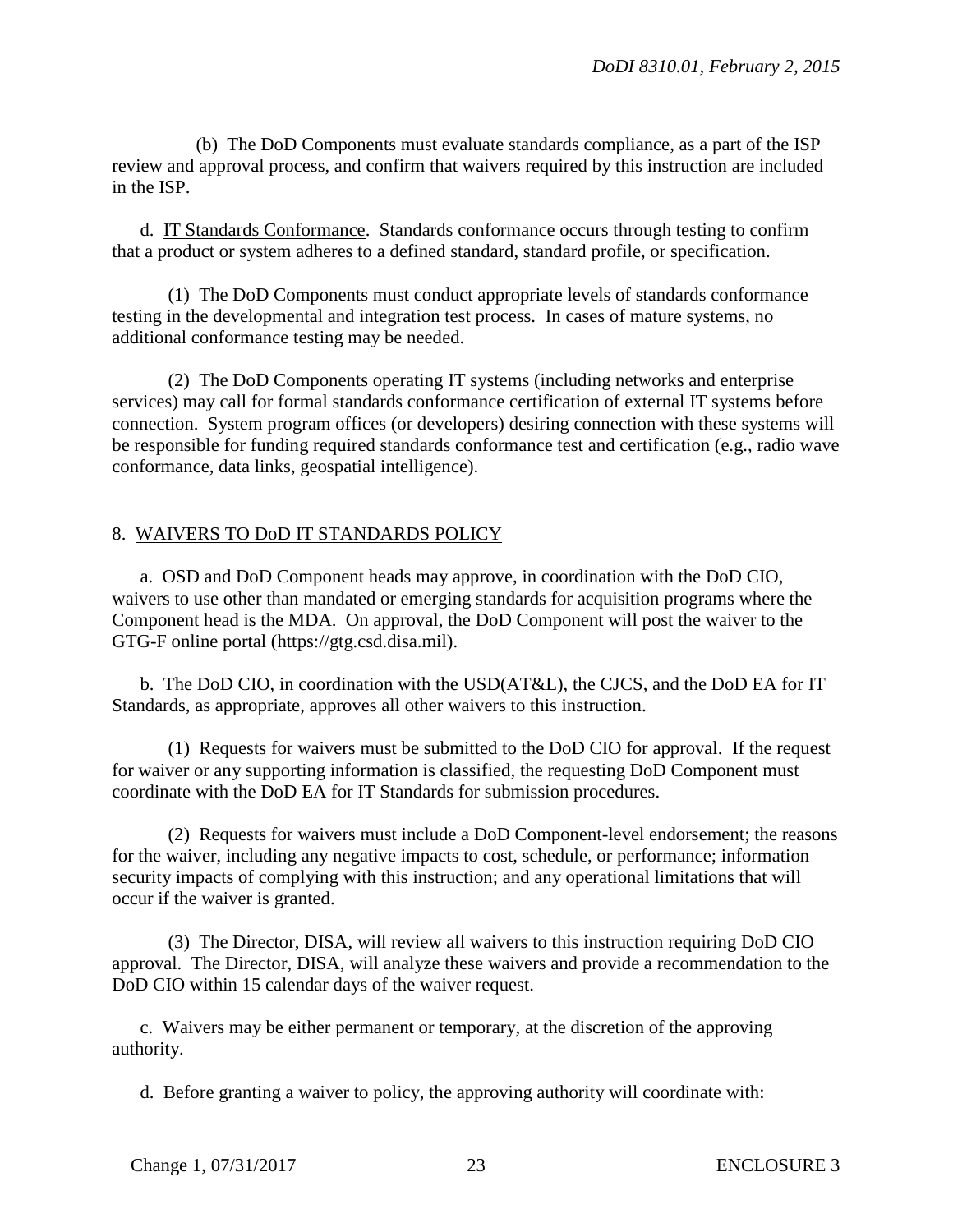(1) The Director, NGA, if a waiver affects implementation of GEOINT standards.

(2) The DIRNSA/CHCSS, if a waiver affects implementation of either cybersecurity standards for NSS or SIGINT standards.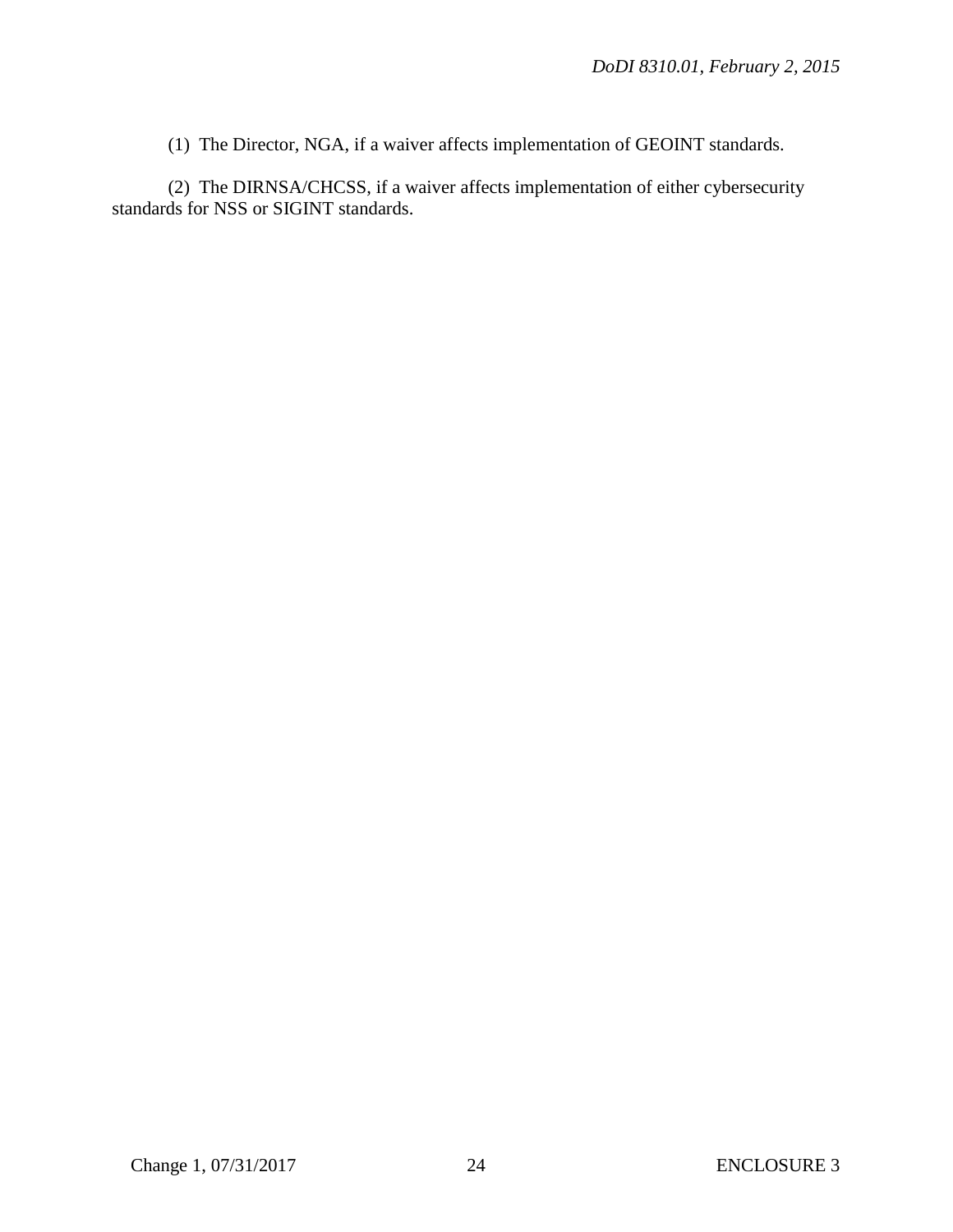# **GLOSSARY**

# PART I. ABBREVIATIONS AND ACRONYMS

| <b>ANSI</b>          | <b>American National Standards Institute</b>                       |
|----------------------|--------------------------------------------------------------------|
| <b>ASSIST</b>        | Acquisition Streamlining and Standardization Information System    |
|                      |                                                                    |
| <b>CCMD</b>          | <b>Combatant Command</b>                                           |
| <b>CIO</b>           | <b>Chief Information Officer</b>                                   |
| <b>CJCS</b>          | Chairman of the Joint Chiefs of Staff                              |
| <b>CNSS</b>          | <b>Committee on National Security Systems</b>                      |
| <b>DBS</b>           | defense business system                                            |
| <b>DIRNSA//CHCSS</b> | Director, National Security Agency/Chief, Central Security Service |
| <b>DISA</b>          | <b>Defense Information Systems Agency</b>                          |
| <b>DISR</b>          | DoD IT Standards Registry                                          |
| <b>DoDAF</b>         | DoD Architecture Framework                                         |
| DoD CIO              | DoD Chief Information Officer                                      |
| DoDD                 | DoD directive                                                      |
|                      | DoD instruction                                                    |
| DoDI                 |                                                                    |
| <b>DSP</b>           | Defense Standardization Program                                    |
| EA                   | executive agent                                                    |
| EB                   | <b>Executive Board</b>                                             |
| <b>ESG</b>           | <b>Executive Steering Group</b>                                    |
| <b>GEOINT</b>        | geospatial intelligence                                            |
| GTG-F                | Global Information Grid Technical Guidance Federation              |
|                      |                                                                    |
| IC                   | Intelligence Community                                             |
| <b>IEC</b>           | <b>International Electrotechnical Commission</b>                   |
| <b>IETF</b>          | <b>Internet Engineering Task Force</b>                             |
| <b>ISO</b>           | <b>International Standards Organization</b>                        |
| <b>ISP</b>           | information support plan                                           |
| IT                   | information technology                                             |
| <b>ITSP</b>          | <b>Information Technology Standards Program</b>                    |
| ITU                  | <b>International Telecommunication Union</b>                       |
| <b>JCIDS</b>         | Joint Capabilities Integration and Development System              |
| <b>JESC</b>          | Joint Enterprise Standards Committee                               |
| JIE                  | <b>Joint Information Environment</b>                               |
|                      |                                                                    |
| <b>LSA</b>           | lead standardization activity                                      |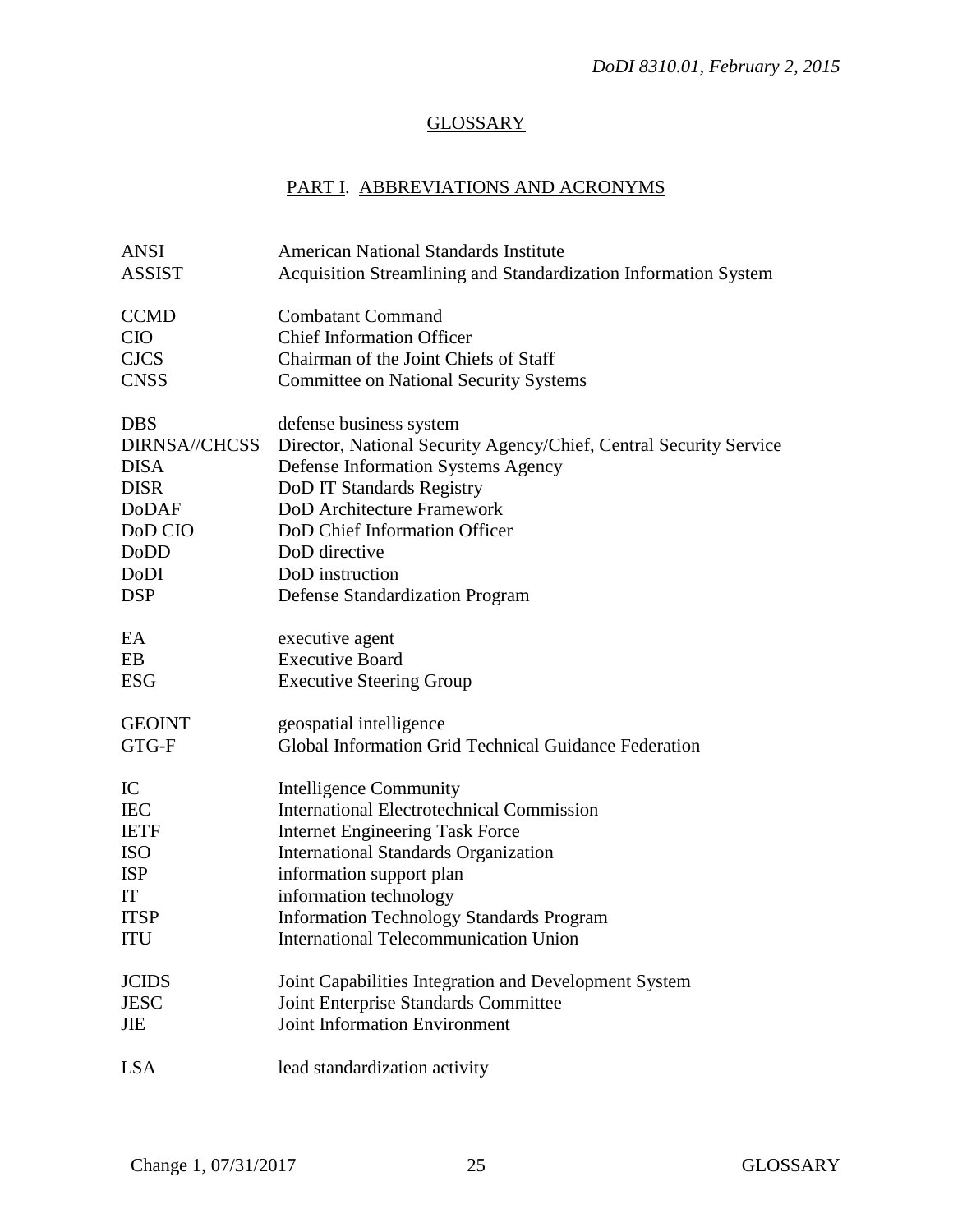| <b>MDA</b><br>MIL-STD                                            | <b>Milestone Decision Authority</b><br>military standard                                                                                                                                                                                                                                               |
|------------------------------------------------------------------|--------------------------------------------------------------------------------------------------------------------------------------------------------------------------------------------------------------------------------------------------------------------------------------------------------|
| <b>NGA</b><br><b>NIST</b><br><b>NSA</b><br>NSA/CSS<br><b>NSS</b> | National Geospatial-Intelligence Agency<br>National Institute of Standards and Technology<br><b>National Security Agency</b><br>National Security Agency/Central Security Service<br><b>National Security Systems</b>                                                                                  |
| <b>OASIS</b>                                                     | Organization for the Advancement of Structured Information Standards                                                                                                                                                                                                                                   |
| <b>PA</b>                                                        | preparing activity                                                                                                                                                                                                                                                                                     |
| <b>SDO</b><br><b>SIGINT</b><br><b>SOP</b><br><b>SSO</b>          | standards development organization<br>signals intelligence<br>standard operating procedure<br>standards setting organization                                                                                                                                                                           |
| <b>TWG</b>                                                       | technical working group                                                                                                                                                                                                                                                                                |
| <b>UN/ECE</b><br>U.S.C.<br>USD(AT&L)<br>USD(C)/CFO<br>USD(I)     | United Nations/Economic Commission for Europe<br><b>United States Code</b><br>Under Secretary of Defense for Acquisition, Technology, and Logistics<br>Under Secretary of Defense (Comptroller)/Chief Financial Officer of the<br>Department of Defense<br>Under Secretary of Defense for Intelligence |
| W3C                                                              | World Wide Web Consortium                                                                                                                                                                                                                                                                              |

# PART II. DEFINITIONS

Unless otherwise noted, these terms and their definitions are for the purpose of this instruction.

accredited standard. A published standard from a recognized SSO (e.g., ISO, IEC, ITU, UN/ECE, ANSI). Includes responsible SDOs that have an established position within the relevant technical, professional, and marketplace communities as an objective authority in its sphere of activity (e.g., IETF, W3C, OASIS).

approved IT standards. Consists of mandated, emerging, sunsetted, and retired IT standards in the DISR.

ASSIST. Defined in Reference (s).

DBS. Defined in section 2222 of Reference (c).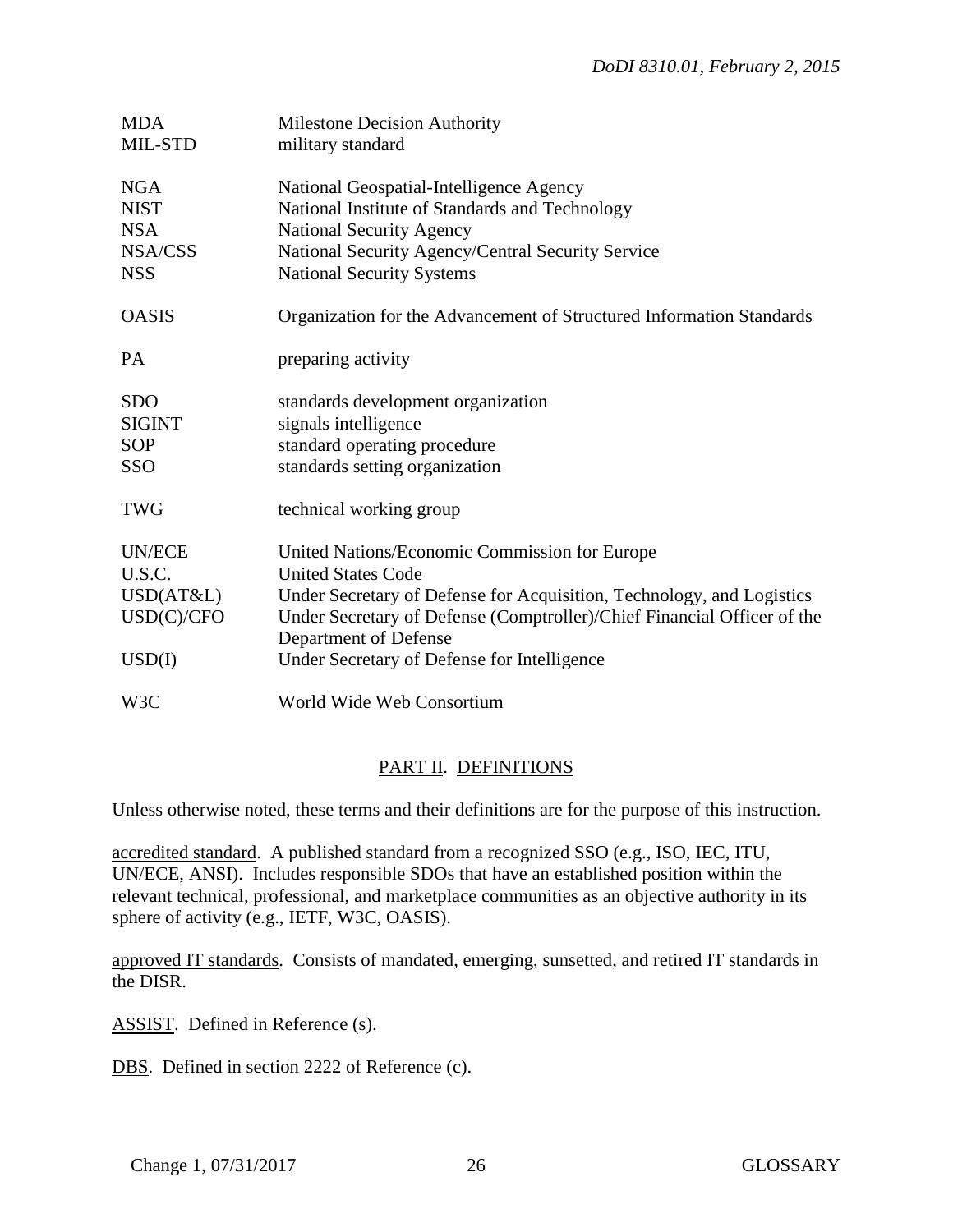DISR. A registry that provides a set of rules governing the arrangement, interaction, and interdependence of system parts or elements, whose purpose is to direct that a conformant system satisfies a named set of requirements. It defines the service areas, interfaces, standards (registry elements), and standards profiles applicable to all DoD systems. Use of the registry is mandated for the development and acquisition of new or modified fielded IT systems throughout the DoD. The DISR is accessed through the GTG-F portal at https://gtg.csd.disa.mil.

emerging standard. A standard that may replace an existing mandated standard at some point in the future.

enterprise architecture. Defined in Reference (p).

GEOINT. Defined in Reference (x).

interoperability. Defined in Reference (z).

IT. Defined in section 11101 of Title 40, U.S.C. (Reference (ad)).

IT standard. Technical definitions for information system processes, procedures, practices, operations, services, interfaces, connectivity, interoperability, information formats content, interchange, and transmission or transfer. IT standards apply during the development, testing, fielding, enhancement, and life-cycle maintenance of DoD information systems.

ITSP. Describes the process for the DoD EA for IT Standards to lead, manage, join, and coordinate DoD efforts to promote interoperability, information sharing, reuse, portability, and cybersecurity.

JCIDS. Defined in Reference (ab).

JESC. Defined in Reference (i).

LSA. Defined in Reference (s).

mandated standard. A standard, specification, or profile that is accredited or an open (voluntary consensus) standard that will be required for the development and acquisition of IT systems. The process to adopt and develop mandated standards is contained in section 5 of Enclosure 3 of this instruction. DoD-mandated standards will be listed in the DISR to be selected by programs as part of their acquisition milestone preparation process or when upgrading fielded systems.

NSS. Defined in section 3542 of Reference (v).

open (voluntary consensus) IT standard. A standard that is prepared by authoritative consensus bodies and that is publicly available with patents, copyrights, intellectual property right constraints, and royalty provisions; and intellectual property contained therein is made available on a non-discriminatory, royalty-free, or reasonable royalty basis to all interested parties.